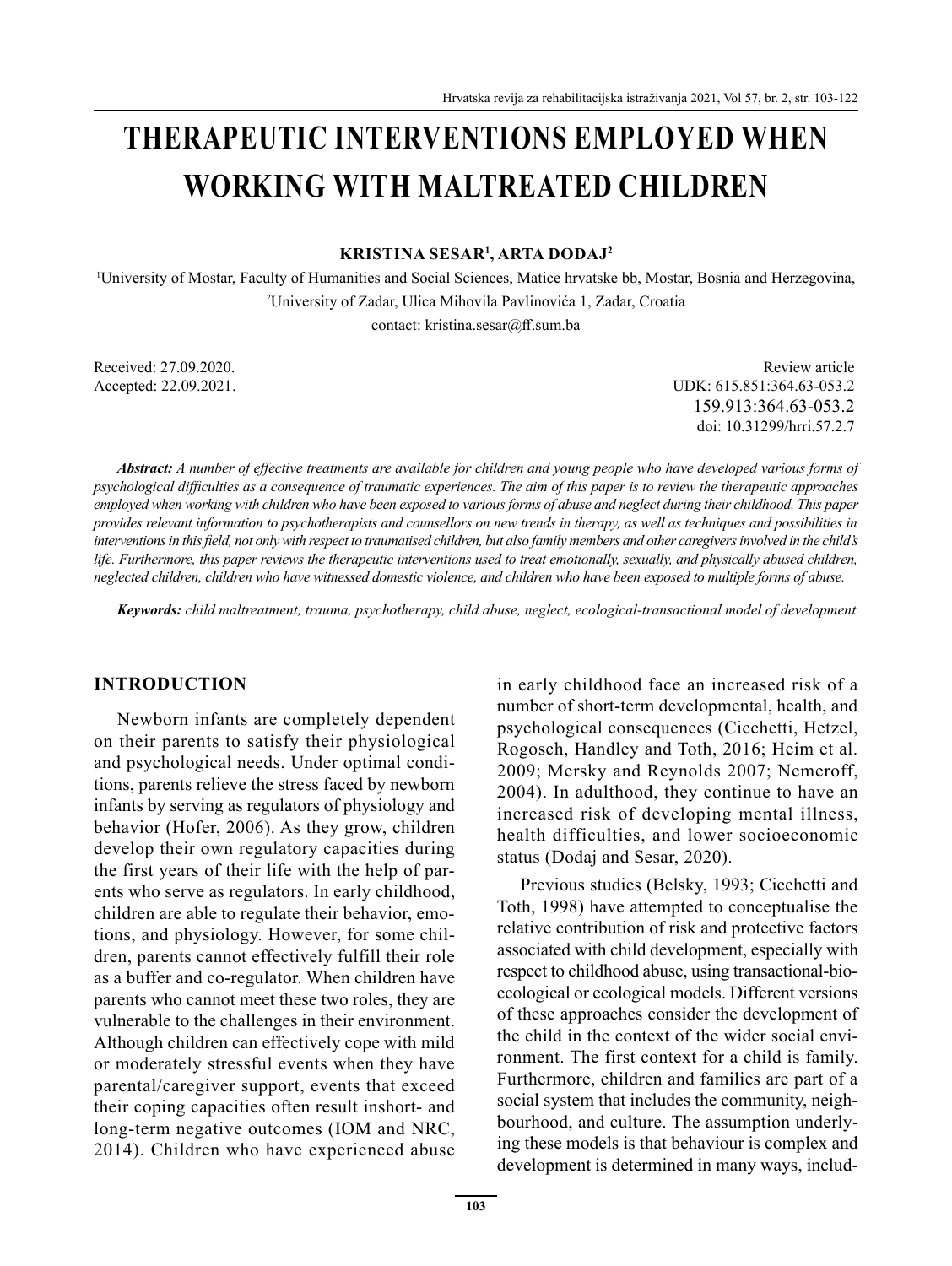ing the characteristics of the children, parents, and families, as well as the neighbourhood/community and their interactions (IOM and NRC, 2014).

The ecological-transactional model, which was developed based on the ecological model of Belsky (1993) and the transactional model of Cicchetti and Rizley (1981), can be used to explain the contribution of contextual factors in the development of the consequences of exposure to childhood abuse and neglect: this model is especially beneficial due to its multiple etiological frameworks (Cicchetti and Lynch, 1993; Lynch and Cicchetti, 1998). Based on Cicchetti and Lynch's (1993) ecological-transactional theory, different qualities of a child's environments, such as their cultural environments, social resources, family characteristics, and individual differences, integrate to shape the way children respond to their surroundings/ world. They proposed that the characteristics of these environmental systems influence the way children negotiate different developmental tasks, as well as provide foundations of structures that can influence further development. These environmental systems were considered to have "potentiating factors" that could increase the likelihood of maltreatment or negatively affect the child, and "compensatory factors," that reduce the likelihood of maltreatment and violence, and their accompanying negative effects.

# **TRAUMA ASSOCIATED WITH CHILDHOOD MALTREATMENT**

Traumatic events disrupt the typical feeling of control that individuals have over their lives, the feeling of connection with others, and the meaning they give to the world around them (Herman, 1992). Since these events are difficult experiences, a cognitive assessment of such events tends to determine the strength and intensity of the reaction and the duration of recovery, rather than the occurrence or absence of the psychological condition known as trauma (Arambašić, 2000). Trauma is defined as a state of emotional shock that creates significant and lasting harm on the mental health of a child, as well as their physical and/or emotional development.

Trauma may be linked to a specific incident, or may be continuous, lasting for many months or years (Courtois and Ford, 2009). Furthermore, existing classifications of traumatic events in childhood and adolescence distinguish traumatic events that do not involve abuse and neglect in the family from those that do (Profaca and Arambašić, 2009). Profaca and Arambašić (2009) state that traumatic events of abuse in the family have a cumulative effect, while other traumatic events can be classified as "experienced" or "not experienced". However, they emphasize that the culmination of different effects is also possible in the case of other traumatic events.

There are different types of traumatic experiences of abuse and neglect in childhood and adolescence: these experiences are by nature either directed toward a child or arise from the lack or omission of appropriate treatment and care for the child (Briere, 2002). Briere (1992) lists the following forms of abuse and neglect: sexual, physical, and psychological abuse, emotional neglect, and parental abuse of addictive substances. A child may be exposed to one form or various combinations of abuse at the same time or over a long period (Damashek and Chaffin, 2012; Sesar, Šimić and Barišić, 2010; Sesar, Živčić Bećirević and Sesar, 2008). Therefore, the term "complex trauma" was introduced in the field of traumatic psychology. Complex traumatic exposure refers to the child's experience of multiple traumatic events within the caregiver's circle (i.e.,) in the social environment that is assumed to be a source of security and stability in the child's life. Also, this term encompasses both short- and long-term consequences of exposure to multiple traumatic events (Cook, Blaustein, Spinazzola and van der Kolk, 2003). Furthermore, childhood maltreatment may be accompanied by other stressors, such as the consumption of psychoactive substances by the parents, domestic violence, mental illness of one or both parents, and loss of a parent (Damashek and Chaffin, 2012).

# **EFFECTS OF TRAUMATIC EXPERIENCES ON CHILDREN AND ADOLESCENTS**

Trauma destroys the social systems of care, protection, and meaning that support human life. The reconstruction of these systems is a critical step in the recovery process. Disempowerment and disconnection from others are the essential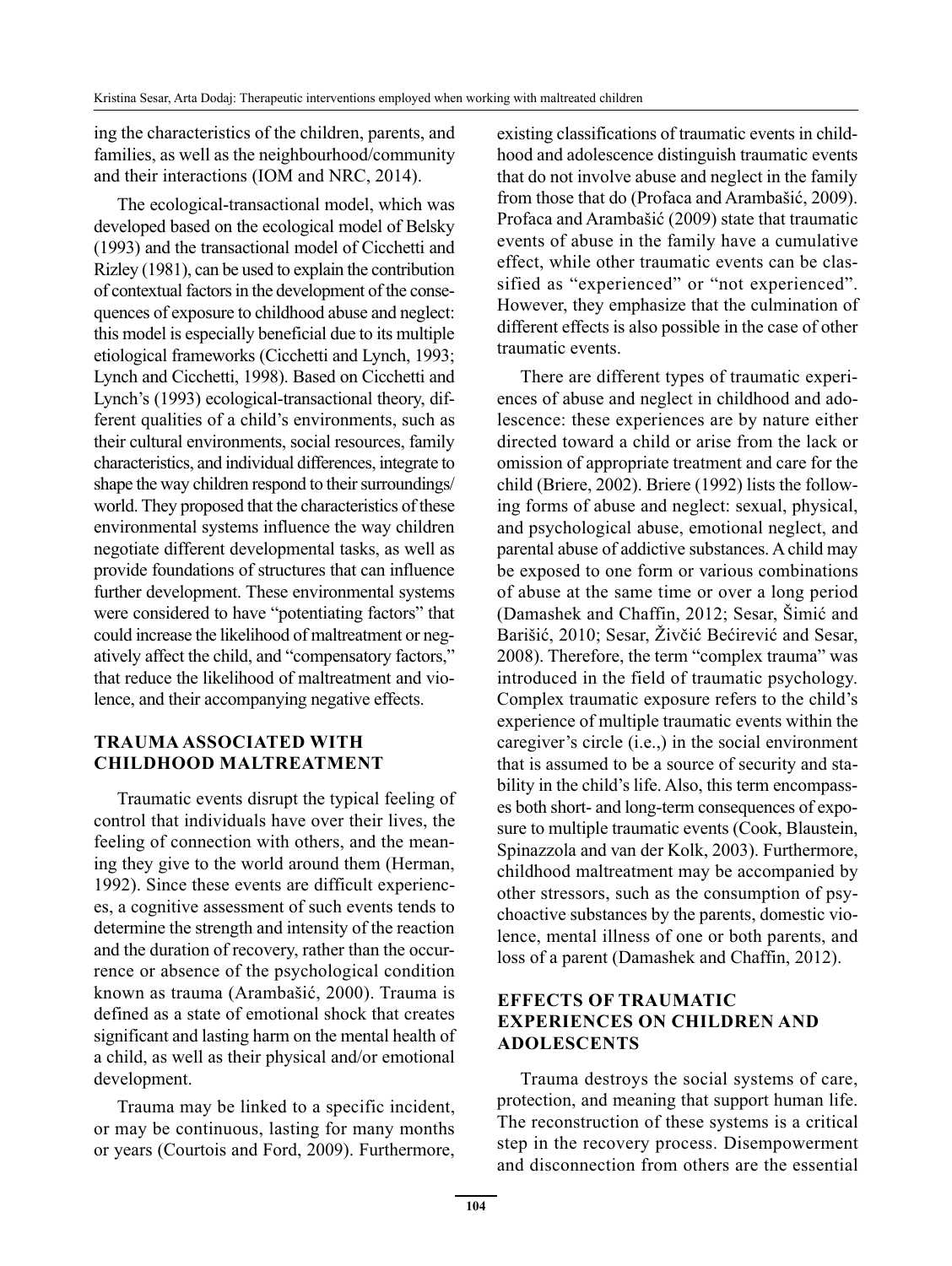features of psychological trauma (Herman, 2002). The consequences of trauma may differ from child to child (Lieberman and Knorr, 2007) and may be in a range from mild and short-lived symptoms to long-term and exhausting symptoms (Kanel, 2015; Zindler, Hogan and Graham, 2010). The severity of symptoms increases linearly with an increase in the number of forms of abuse to which the child has been exposed (Cecil, Viding, Fearson, Glaser and McCrory, 2017). The multiple stressors to which a child is exposed through different forms of abuse and neglect accumulate in different ways, and as a result, the consequences are more serious and less reversible (Briggs-Gowan, Carter and Ford, 2012; De Bellis, Woolley and Hooper, 2013; Lauterbach and Armour, 2016; Teicher, Anderson and Polcari, 2012). The consequences of traumatic experiences can be comprehensive, and have been observed in association with social, emotional, cognitive, behavioural, and academic functioning (Dodaj, Krajina, Sesar and Šimić, 2017; Profaca and Arambašić, 2009; Sesar et al., 2008; Sesar et al., 2010). Pynoos, Steinberg and Wraith (1995) list several areas of child development affected by traumatic exposure, including attentiveness, the ability to know and learn, self-image, perception of one's own effectiveness, development of competencies, moral development, awareness and experience of continuity, representation of self and others, specific worries, activation of the autonomic nervous system, impulse control, biological maturation, as well as interpersonal and maternal-fetal relationship. Psychopathology associated with traumatic experiences can develop in each of these areas.

# **EFFECTS OF TRAUMATIC EXPERIENCES BASED ON THE ECOLOGICAL-TRANSACTIONAL THEORY**

The ecological-transactional theory (Cicchetti and Lynch, 1993) suggests that the younger a child is when he or she experiences an adverse event – such as maltreatment – the more far-reaching its effects would be, since the same systems affected by the stress of maltreatment are in the process of development during the early years of life. Furthermore, the quality of the parent-child relationship, which includes both the child's attachment strategy and parenting quality, has been shown to play an important role in determining the effect of a child's early experience of maltreatment on the later development of associated psychopathologies (Urquiza and Timmer, 2014). There is clear evidence that certain individual factors mediate the effects of trauma on the mental health of older children (Heim et al. 2009). These include early maltreatment (Cicchetti, Rogosch, Howe and Toth, 2010), early attachment relationships, social support, attributional styles, self-esteem, developing cognition about self and others, and social competence (Cicchetti and Valentino 2006). Experience of maltreatment can also be connected to differences in cognition and perception. Specifically, maltreatment is associated with differences in perception of emotion in others, the perception of the cause of emotional states (Perlman, Kalish and Pollak, 2008), and perception of internal vs. external control over events (Bolger and Patterson 2001). Furthermore, maltreatment is associated with the rationale that the child tells themselves about their role in the traumatic events and the way in which they process social information (Deblinger and Runyon, 2005). The findings of this particular study suggested that cognition begins to play a significant role in the mental health of adolescents, in a way that does not exist among younger children. It is thought that some of these early negative effects may have long-lasting consequences for children. A possible explanation is that these experiences make children more sensitive to later stressors because the early experience occurred at a sensitive period of development (Knudsen, 2004), when many changes occur at many levels of development. As a result, early maltreatment might have a particularly strong effect on different aspects of the child's development. Alternately, early maltreatment could be particularly devastating for children because there may be critical periods where certain positive experiences are necessary for optimal, healthy development to occur (Knudsen, 2004). Therefore, when children experience maltreatment at this stage, their developmental trajectories are irrevocably altered. There is no doubt that when maltreatment occurs early, it increases the likelihood of the child being exposed to further risk (Appleyard, Egeland, van Dulmen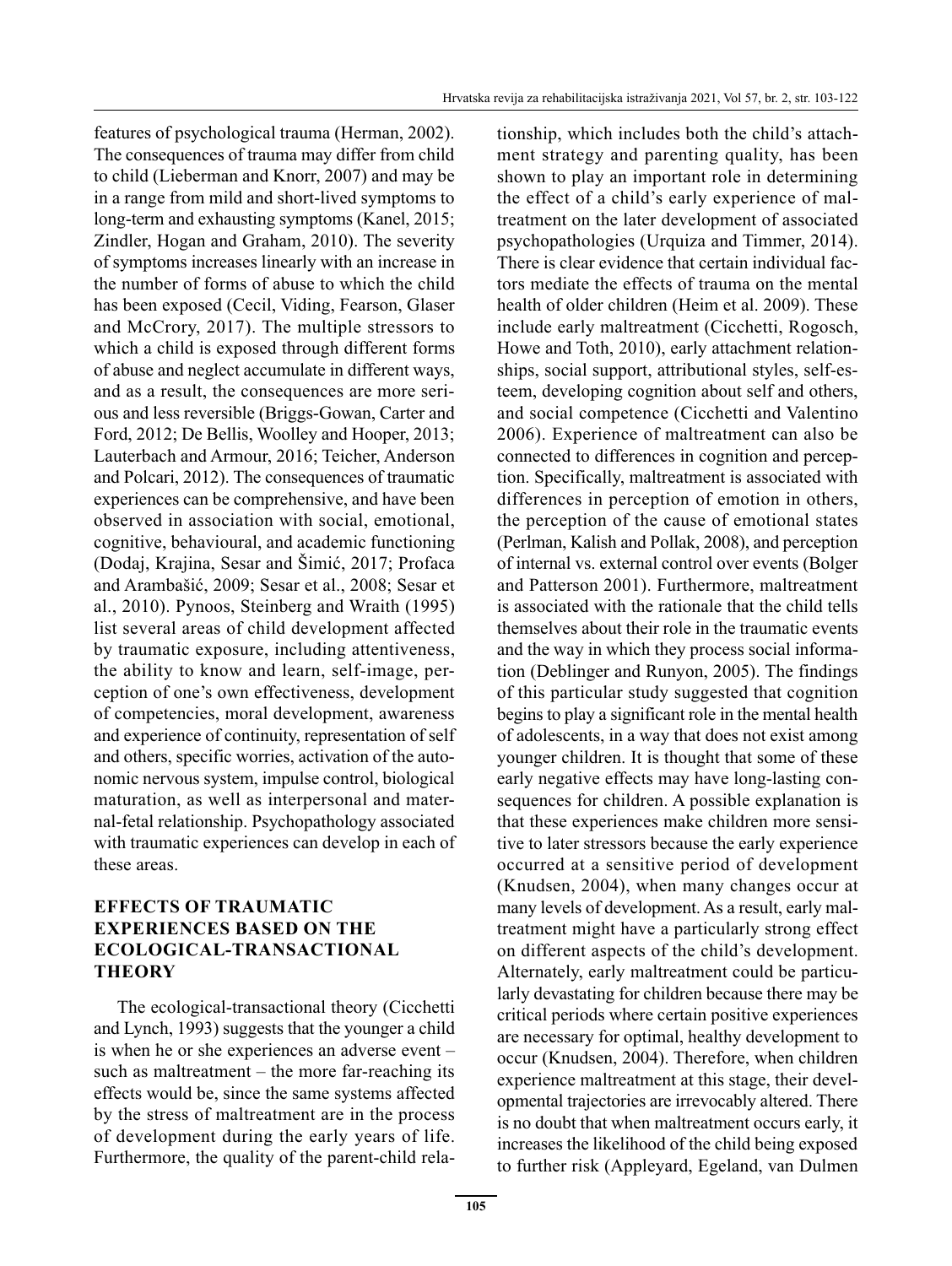and Sroufe, 2005), which naturally increases the likelihood of long-term negative outcomes for these children.

### **MAIN GOALS IN THE ASSESSMENT AND TREATMENT OF TRAUMATIZED CHILDREN AND ADOLESCENTS**

Before beginning to treat a child, it is important to assess the intensity and severity of abuse, the form and severity of dissociation, the child's perception of the events, and the feelings the child has towards the perpetrator of the abuse and other significant individuals in their life. A multidisciplinary approach is important during an assessment of abuse. It provides support to the child and the family, and a comprehensive assessment of the child's risk level, child protection, and family functioning (Buljan Flander and Profaca, 2010). The emphasis is on the assessment of all aspects of the child's development, psychosocial functioning, and post-traumatic symptoms. In addition to the nature of the event, the assessment of effects on the child and their subsequent treatment must take several other risk factors into account, such as the child's individual characteristics, family reactions to the event and psychopathological deviations in the family, guilt in the child, concern for the safety of family members or other close individuals, previous experiences of trauma and loss, and closeness to the victim (in situations of witnessing the event) (Pynoos and Nader, 1990). A well-conducted multidisciplinary assessment of a traumatised child allows for a better definition of the need for eventual intervention. Based on the assessment, treatment is planned for the child and family by involving and cooperating with different parts of the system, to help the child recover from the trauma of abuse (Buljan Flander and Profaca, 2010; Profaca, 2016). When planning the treatment protocol for a traumatised child, it is very important to choose therapeutic techniques that are appropriate for the child's age, the family dynamics, and the individual needs of the child (Damashek and Chaffin, 2012; Trocmé, Fallon, Sinha, Wert, Kozlowski and MacLaurin, 2013). Interventions differ if the child has experienced one or more traumatic events, as well as if they have been exposed to trauma in the family and/ or outside the family. Some of the traumatic events may require procedures to prevent the development of posttraumatic symptoms, while in the case of others, intervention procedures related to psychosocial functioning should be provided to reduce the risk of posttraumatic symptoms (Profaca, 2016). According to Herman (2002), the recovery process can be conceptualised into three stages: establishing safety, retelling the story of the traumatic event, and reconnecting with others. The recovery process is based on empowerment of the survivor and restoration of relationships. Treatment must be appropriate to the victim's stage of recovery (Herman, 2002). In order to avoid possible projective identification processes, the therapist is expected to be able to cope with the child's experience, their suffering, and the feelings they have towards the perpetrator (Lev-Wiesel, 2015). Therapeutic approaches include working with the child, the parents and other family members, and the social community (Scott, 2014). Therapists require a strong professional support system to manage the psychological consequences of working with traumatised children (Herman, 2002). What is extremely important is a multi-disciplinary approach, including paediatricians, psychologists, a child psychiatrist, social workers, and other experts.

## **REVIEW OF THERAPEUTIC INTERVENTIONS EMPLOYED WHEN WORKING WITH MALTREATED CHILDREN**

Several approaches have been developed for the early intervention and therapeutic treatment of maltreated children. Numerous empirical studies have been conducted to examine the efficacy of specific treatments for traumatised children. Some of the recommendation interventions include psycho-education, crisis interventions, short- and longterm abuse-oriented treatments, and more complex interventions (Tavkar, Poonam and Hansen, 2011). The aim of this paper is to provide a review of the most effective therapeutic approaches used in the treatment of children exposed to various forms of trauma as a consequence of abuse and neglect during childhood. Each approach presented in this paper has its own specific features. We will present interventions focused on the child, those aimed at the parents, and approaches aimed at both the child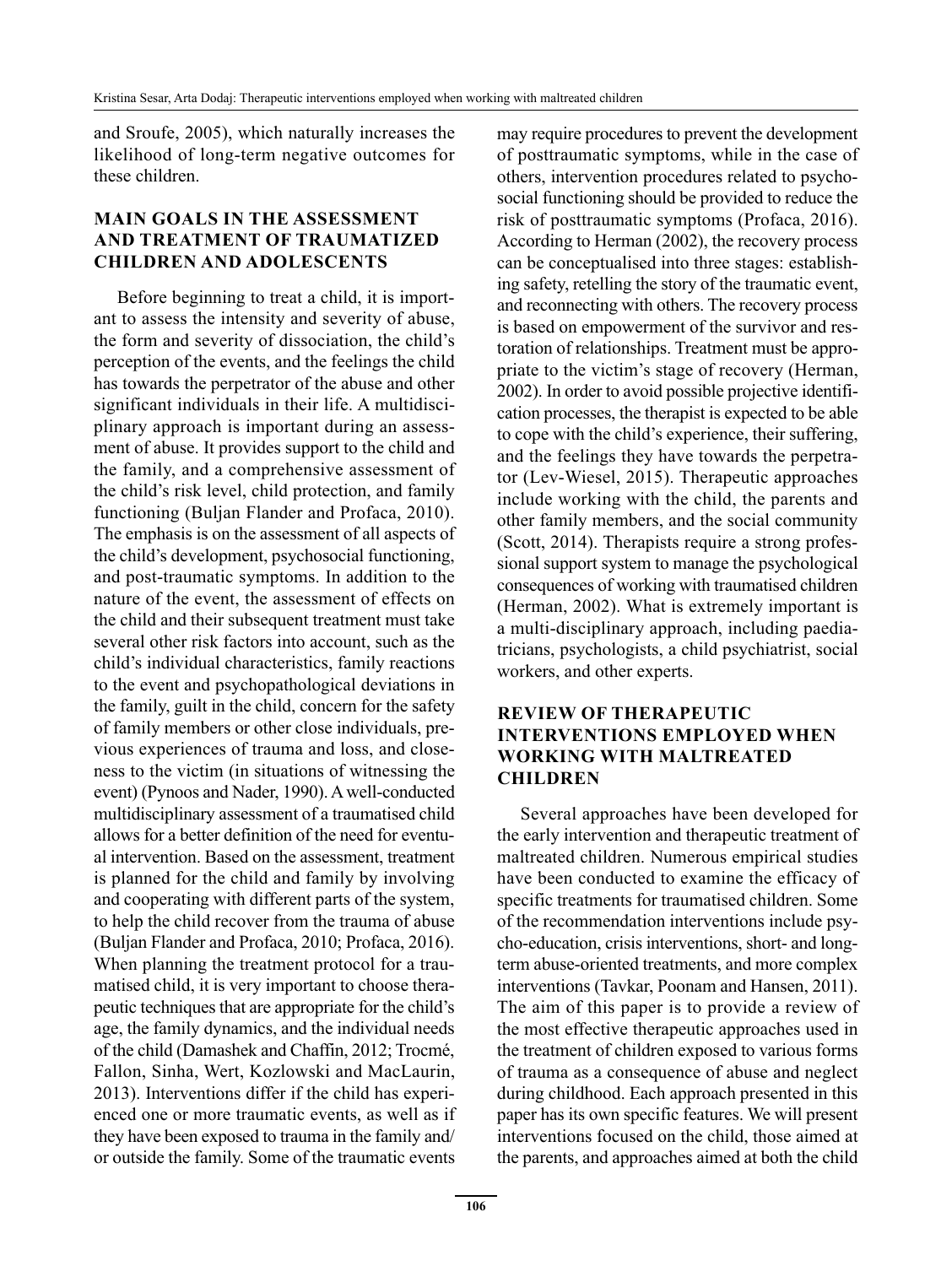and the parents at the same time. It is inevitable that different approaches will overlap, and that it is difficult to consider them separately, especially given that abuse and neglect often take place in the family context. However, in order to simplify the presentation and emphasise on specific features of individual treatments, we will present each therapeutic approach separately.

# **METHODS**

We systematically reviewed studies examining treatments for child abuse and neglect following the principles outline in the Preferred Reporting Items for Systematic Reviews and Meta-Analyses (Moher, Liberati, Tetzlaff and Altman, 2009). We conducted a detailed review of relevant literature published within the last 30 years  $(1984 – 2018)$  that was archived in electronic databases, including EBSCOHost, ERIC, ResearchGate, SCOPUS, and Web of Science. No language restrictions were applied. The search criteria included any combination of terms indicative of psychological treatment and child abuse/maltreatment in the title, abstract, and keywords. We included studies that reported the effects of individual and group treatment, including an ecological framework. We identified and analysed a total of seventy studies found in the searched databases.

## **INDIVIDUAL PSYCHOTHERAPY**

Treatments aimed at traumatised children focus on removing the immediate/current consequences of exposure to experiences of abuse and creating a supportive form of psychological functioning in the child in the long-term.

Trauma-Focused Cognitive Behavioural Therapy (TF-CBT) specifically focuses on children and adolescents exposed to sexual abuse, and is one of the most frequently researched therapeutic interventions for children who are victims of sexual abuse. However, TF-CBT has also been used as the therapy of choice in work connected with a wide range of traumatic events in children, including emotional abuse (Cohen, Mannarino, Kliethermes and Murray, 2012).

TF-CBT is a hybrid treatment model incorporating cognitive behavioural, interpersonal, and family therapy principles with trauma-sensitive interventions for children and parents exposed to traumatic events. It is designed to combine both fidelity to the model (i.e., offering a general structure through specified child and parent treatment components that are generally provided in the same order), while encouraging a significant degree of therapist flexibility in adapting the model to that specific child, family, and community (Cohen, Mannarino and Deblinger, 2006a).

The primary goal of TF-CBT is to reduce symptoms of posttraumatic stress disorder (PTSD) among children and adolescents. It provides a structure for the use of cognitive-behavioural principles in the context of two important developmental considerations: the role of the caregiver, and the developing nature of emotion regulation and coping capabilities of the child. The model was originally designed to address PTSD symptoms associated with sexual abuse, such as depressive symptoms, behaviour problems, and unhelpful thoughts and feelings regarding the abuse. In the past decade, the model has been further developed to treat children exposed to various types of abuse and other traumatic experiences (e.g., physical or emotional abuse or neglect, and witnessing community or domestic violence, traumatic loss, war, or natural disasters). TF-CBT is structured in 12–16 sessions of outpatient intervention depending on the needs and abilities of the traumatised child and caregivers. The model also addresses the emotional reactions of non-abusive parents and caregivers (individuals who were not involved in perpetrating the abuse, but had experienced PTSD symptoms related to the abuse). Depending on the needs of the child, parents and caregivers who may have committed domestic violence or physical abuse, but who have subsequently received successful treatment or otherwise observed to be supportive of the child and able to ensure physical and emotional safety, may also be involved in treatment. There are five core elements of the current TF-CBT model and the iterations that preceded it including, psycho-education; coping strategies, such as relaxation, identification of feelings, and cognitive coping; gradual exposure, for example, through imagining or in-vivo exposure; cognitive processing; and caregiver participation, such as parent training and joint sessions (de Arellno et al, 2014; Cohen et al., 2006a).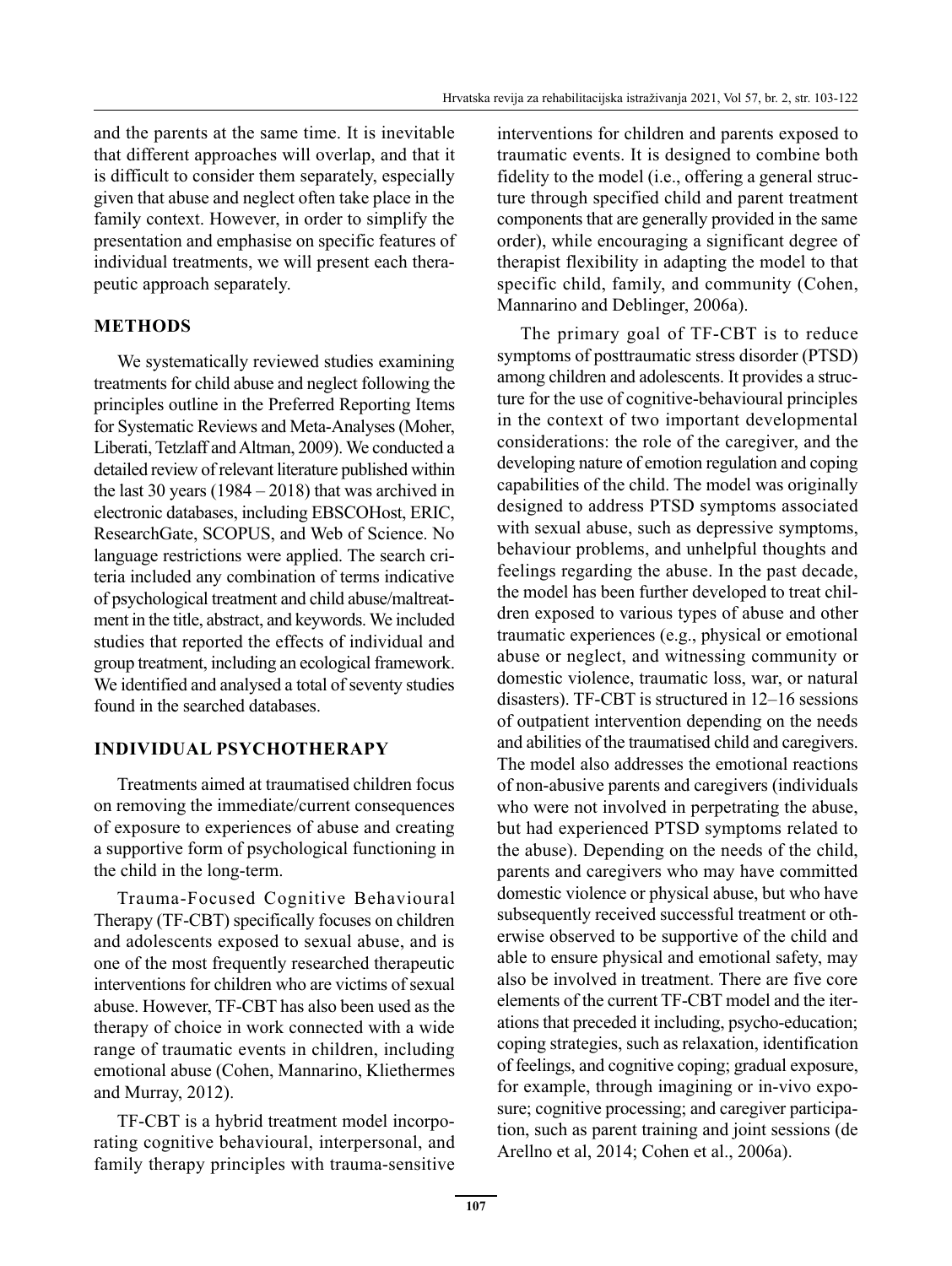Research into the effectiveness of TF-CBT, on its own or in combination with other interventions such as play therapy and behaviour management strategies (Allen and Johnson, 2012; Bol, 2008; Cohen, Berliner and Mannarino, 2010; Feather and Ronan, 2009; Grasso, Joselow, Marquez and Webb, 2011; Saywitz, Mannarino, Berliner and Cohen, 2000; Scheeringa, Weems, Cohen, Amaya-Jackson and Guthrie, 2011) demonstrate the effectiveness of cognitive-behavioural approaches to mitigate posttraumatic stress reactions, treat emotional and behavioural difficulties related to experiences of abuse, improve coping skills, develop of a sense of security in the child, and improve emotional processing.

The psychoanalytical approach to treatment, specifically for children exposed to sexual abuse, aims to reduce the symptoms of PTSD, develop awareness of subconscious defence mechanisms, and improve adjustment (Trowell et al., 2002). Alongside psychoanalytical sessions, the therapist also works with the parents so they can be supportive during treatment, and helps the parents to resolve problems within the family. Trowell et al. (2002) compared the effectiveness of individual and group therapy in terms of reducing the symptoms and improving the functioning of victims of abuse, and found that although both groups of subjects showed fewer psychopathological symptoms and improved general functioning, individual treatments were more effective in mitigating the symptoms of PTSD.

Chorpita and Weisz (2009) propose a Modular Approach to Children with Anxiety, Depression, Trauma and Conduct (MATCH-ADTC), which is an evidence-based treatment for children between the ages of six to 15 years. In contrast to most treatment approaches aimed at one form of psychological difficulty, MATCH-ADTC is designed to treat anxiety, depression, PTSD, as well as behavioural problems. Components of this treatment very often include CBT protocols for treatment of these psychological difficulties. The treatment is flexible and organized sequentially so that it can be adjusted to the needs of each child. Chorpita et al. (2017) demonstrated that this modular approach is much more effective than individual attempts by a therapist to integrate various forms of treatment in order to meet the complex needs of a child affected by multiple experiences of abuse and neglect.

The results of extensive research have also proven the effectiveness of Eye Movement Desensitization and Reprocessing (EMDR) in the treatment of trauma related to PTSD caused by war experiences, criminal acts, sexual and domestic violence, as well as in the treatment of trauma occurring on a smaller scale (Shapiro, 2014). EMDR therapy is an eight-phase treatment approach composed of standardized protocols and procedures. The eight phases and three-pronged protocol facilitate a comprehensive evaluation of the clinical picture, client preparation, and processing of the following: a) past events that set the foundation for pathology, b) current disturbing situations, and c) future challenges (Shapiro, 2012; 2014). Another study indicated that EMDR therapy can be more successful than CBT for the treatment of sexually abused girls (aged 12 to 13 years) (Jaberghaderi, Greenwald, Rubin, Zand and Dolatabadi, 2004). EMDR has been successfully used for the rapid desensitization of traumatic memories and cognitive restructuring that leads to a significant reduction in the symptoms of emotional stress, distracting thoughts, anxiety, repeated memories of the event, and nightmares. EMDR takes into account all aspects of the traumatic and stressful experience, including neurophysiological, cognitive, emotional, and behavioural features. The movement of eyes and other forms of alternate left/right stimulation, for instance, alternate tapping with the left and right hands, or audio signals in the left and then the right ear, can be analysed along with images of a scene from the traumatic event and the negative convictions, the emotional suffering, and the physical sensations related to it: EMDR can assist the processing of such information right up to its final resolution. In the final phase of treatment, the traumatic experience is used in a constructive manner, and integrated into the individual's positive cognitive-emotional network in order to find a suitable solution (Shapiro, Kaslow and Maxfield, 2007).

Interventions based on play therapy are often used to reduce internalisation and externalisation behaviours, as well as behaviours connected with trauma (Stubenhort, Cohen and Trybalski, 2010).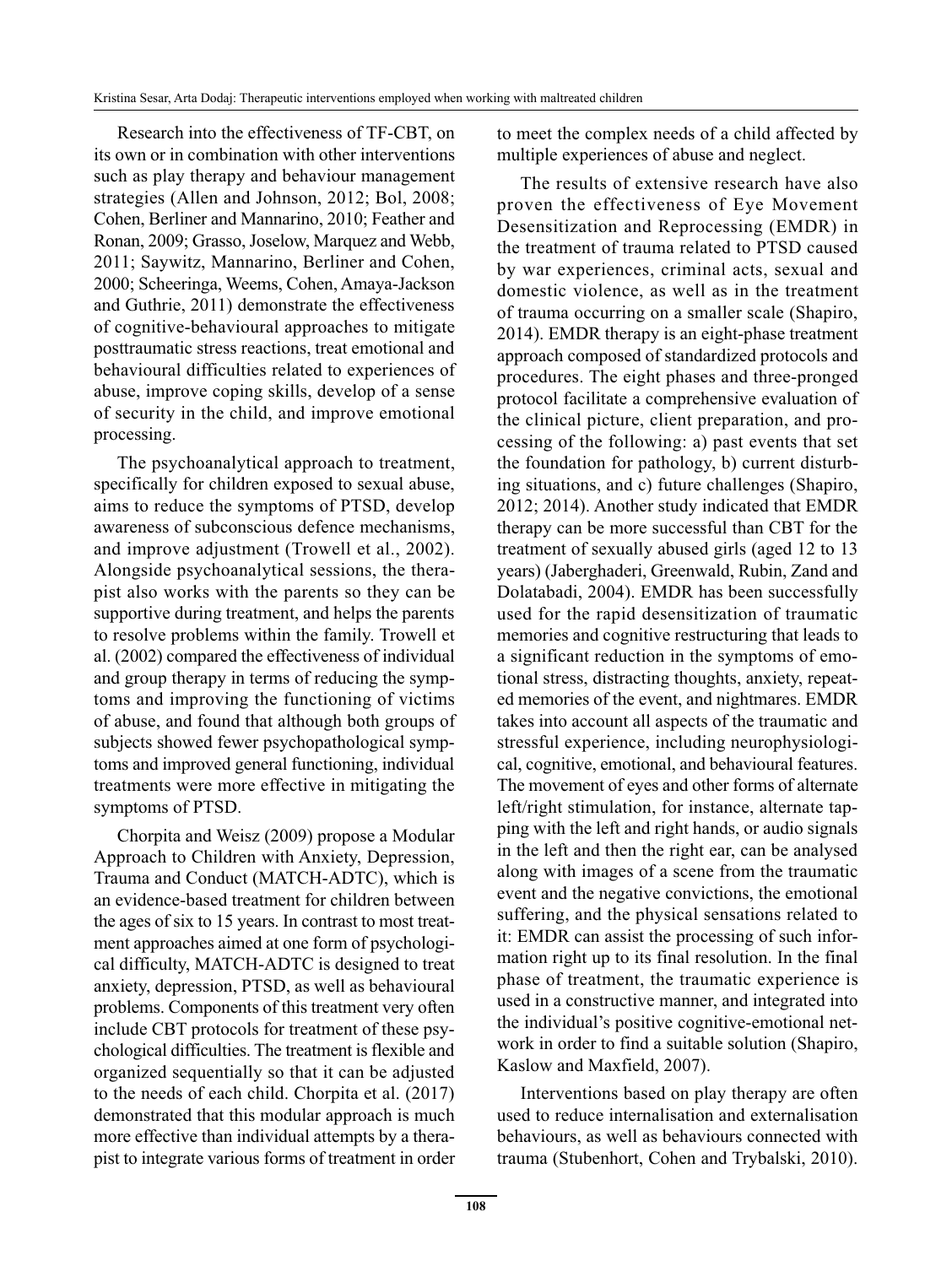Research has been conducted to verify the efficacy of this approach. For example, Scott, Burlingame, Starling, Porter and Lilly (2003) found that play therapy has a positive effect on the child's self-respect and improves their general mood and social interaction skills. In combination with other therapeutic approaches, it can also be effective in improving coping skills and family functioning.

Misurell, Springer, Acosta, Liotta and Kranzler (2014) used CBT based on play to focus on internalised and externalised behaviours, symptoms specific to trauma, and sexually inappropriate behaviour. It was shown that this approach was effective in reducing behavioural problems for all age groups, as long as it is integrated into play therapy.

# **GROUP PSYCHOTHERAPY INTERVENTIONS**

Group psychotherapy interventions are effective treatment interventions for children and youth exposed to childhood maltreatment (Foy and Eriksson, 2001; Heiman and Ettin, 2001; Wanlass, Moremo and Thomson, 2006). Group psychotherapy provides individuals with a unique opportunity for self and interpersonal learning. Furthermore, it allows members to address the effects of interpersonal victimisation (Briere and Elliott, 1997). Group therapy offers the opportunity to receive understanding and support from others who have had similar experiences, as well as to give support to others (Foy et al., 2001). Individuals in group therapy can achieve normalisation of shame, isolation, helplessness, powerlessness, and betrayal (Heiman and Ettin, 2001). Additionally, group interventions may be structured to focus on maximising skills associated with resiliency, leading to improved treatment outcomes for traumatised children (Wanlass et al., 2006). Group treatment intervention for traumatised children covers a wide area of theoretical models, ranging from the oldest psychodynamic ones to more recent cognitive-behavioural approaches (Lomonaco, Scheidlinger, and Aronson, 2000).

Cognitive behavioural group treatment programs are designed to address the multiple sequelae common to physically abused school-aged children (i.e., emotional, behavioural, and cognitive symptoms related to traumatic experiences). Group treatment includes psycho-education, group cohesion, coping skills, and emotional, behavioural, and cognitive regulation. According to de Arellano et al. (2014), CBT group treatment programs led to a decrease in self-reported measures of trauma-related emotional symptoms in children who had previously participated in this kind of group treatment.

The multidimensional model of group therapy described by Lindon and Nourse (1994) is recommended as the treatment of choice when working with sexually abused adolescents. A group is an environment where victims of sexual abuse can meet and communicate with other individuals who are facing the same difficulties. This form of therapeutic intervention with children and adolescents exposed to sexual abuse contains three basic concepts: skills training, psychotherapeutic interventions, such as "the empty chair", and an educational component that focuses on providing further information about the sexual anatomy of men and women. The advantages of group therapy over individual therapy are the empowerment of individuals and improvement of their psychological state, the development of confidence in a supportive environment, provision of support, the development of a feeling of community, mitigation of the feeling of shame that occurs as a result of the experience of sexual abuse, and easing the symptoms of depression and anxiety (Westbury and Tutty, 1999; Yalom and Leszcz, 2005). Lindon and Nourse (1994) also stated that evaluation of this form of treatment, based on self-assessment, indicates its effectiveness, especially in girls where it resulted in an increase in their positive self-image.

Cognitive-Behavioural Intervention for Trauma in Schools (CBITS) is a school-based group and individual intervention program that is aimed at multicultural populations (Jaycox, 2004). This therapeutic approach was originally designed to address symptoms of PTSD, general anxiety, and depression among children exposed to multiple forms of trauma (community and school violence, accidents and injuries, physical and sexual abuse, domestic violence, and natural and man-made disasters). CBITS is a 10-week treatment program conducted in small groups with 5-8 children. In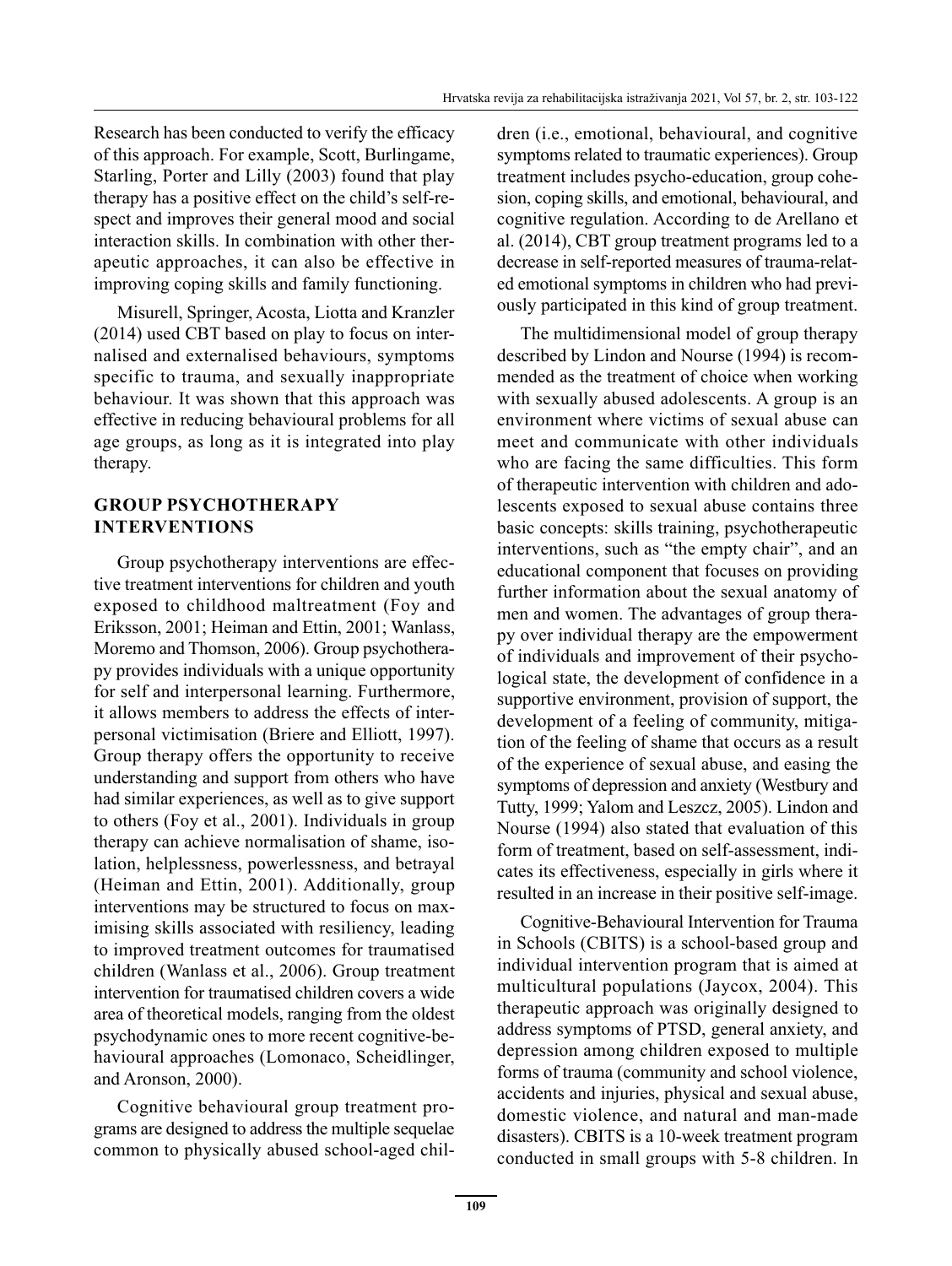addition, the CBITS program includes three individual sessions, including two parent informational sessions and a teacher education session. The CBITS program has three main goals: to reduce symptoms related to trauma, to build resilience, and to increase peer and parent support through cognitive behavioural techniques. The first phase of the program includes an introduction, group procedures, description of the treatment program, and reasons to participate. In the next few sessions, participants are educated about common reactions to stress, relaxation techniques, linking of thoughts and feelings, and combating negative thoughts. After that, they are introduced to avoidance and coping mechanisms, construction of a fear hierarchy, and cognitive coping strategies. The final steps in the program include exposure through imagination/drawing/writing, introduction to social problem solving, practicing social problem solving, relapse prevention, and ultimately, a graduation ceremony. All skills are presented with a mixture of didactics, age-appropriate examples, and games to solidify concepts. Homework is given between sessions with an emphasis on applying techniques to each child's own difficulties (Cohen et al., 2006a). Evaluation studies confirm the efficiency of the CBITS program (Kataoka et al., 2011; Morsette et al., 2009).

Group treatment is considered an ideal modality for adolescent victims of child sexual abuse (CSA) since adolescents emphasise on peer relationships in their struggle for identity development (Avinger and Jones, 2007). The psychodrama model, described by Carbonell and Parteleno-Berehmi (1999), focused on giving adolescent girls the opportunity to process the trauma through their senses using a dramatization re-enactment which each girl directed. In the warm-up phase, the girls had opportunities to bond, develop a group culture, and learn theatrical skills and core concepts. During the action phase, each girl had the opportunity to stage, direct, and act out what happened to her. During this re-enactment, the therapists had the opportunity to reframe the events of the trauma in more adaptive ways. Each client was also given the opportunity to create new, positive endings to her story, in the hope of restoring the clients' sense of personal control. Alternative formats were offered when a re-enactment seemed too overwhelming for the client. During the final phase of each session, the girls had the opportunity to share their experiences of the dramatization and any feelings it brought up for them. In the sharing phase, it was important for therapists to allow for emotional processing of material without becoming overly analytical about it (Avinger and Jones, 2007; Carbonell and Parteleno-Berehmi, 1999). Carbonell and Parteleno-Berehmi (1999) evaluated the effectiveness of psychodrama groups with traumatised middle-school girls and found a significant reduction in the proportion of self-reported difficulties among participants with withdrawn behaviour and anxiety/depression. Interviews conducted with the participants reinforced the value of psychodrama group participation in the resolution of trauma, as well as in increasing a sense of competency and self-efficacy. According to Avinger and Jones (2007), psychodrama therapy models resulted in a decrease in depressive symptoms in sexually abused girls.

The results of evaluation research also confirm the positive effects of the group therapy approach when working with children who have witnessed domestic violence (Cahn, 2006; Devaney, 2015). Although child neglect is a highly prevalent form of child maltreatment, limited rigorous treatment studies have been conducted in this area. This may be in part due to the difficulty in defining and measuring child neglect. In addition, it is difficult to access populations in which child neglect does not overlap with some other form of maltreatment, such as physical or sexual abuse (Black, 2000).

# **PSYCHOTHERAPY FOCUSED ON PARENT-CHILD INTERACTIONS**

Despite extensive research showing that a family's characteristics are risk factors for emotional abuse, there is still an insufficient number of therapeutic approaches aimed at understanding parent-child interactions. Treatments aimed at the parent-child relationship are primarily focused on changing the negative interaction that exists between parents and their child, as well as improving parenting skills (Barlow and Schrader-MacMillan, 2009).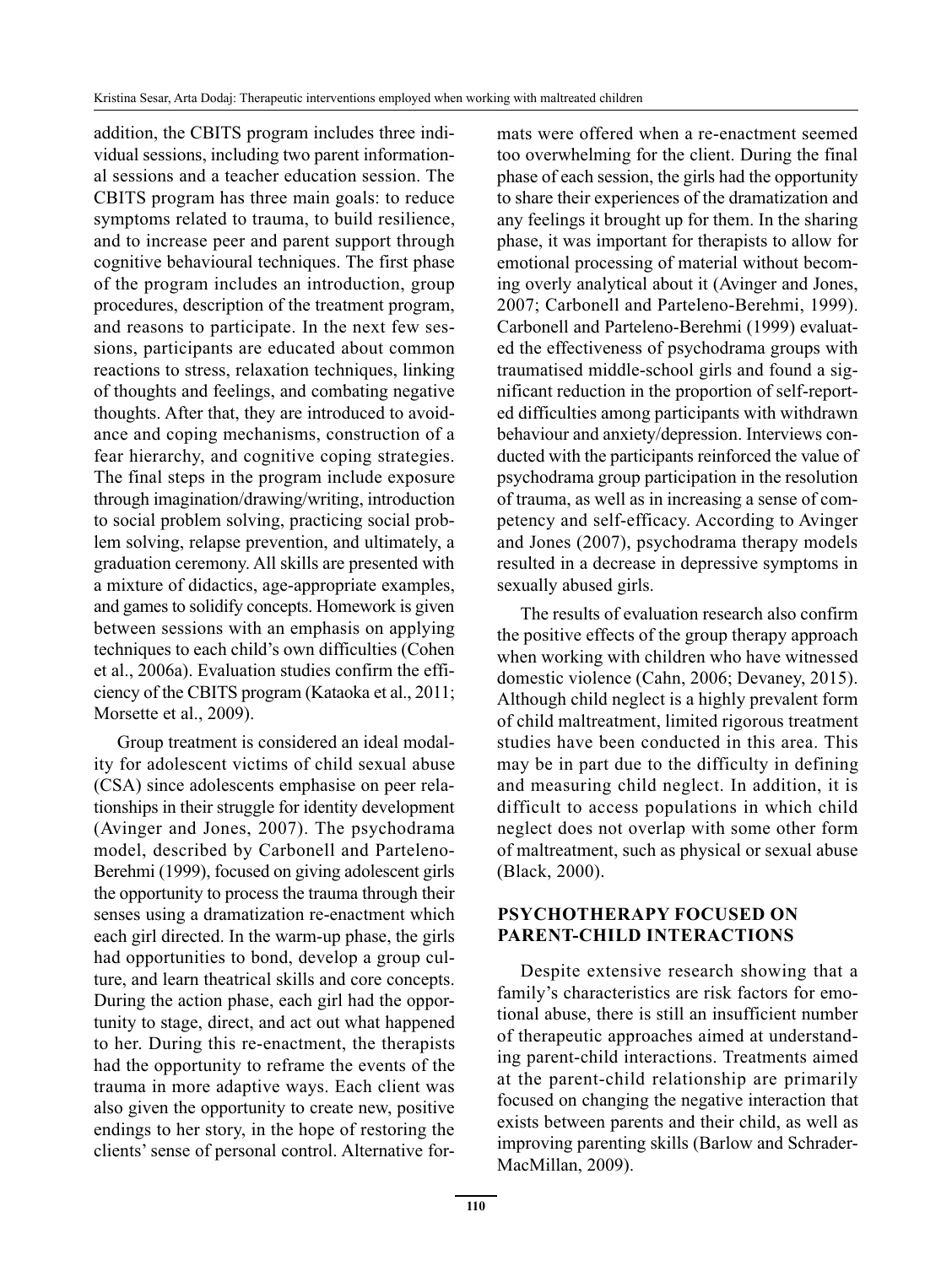Parent-child interaction therapy is certainly one of the better-known therapeutic approaches aimed at improving the quality of interaction between parents and their child. It is recommended for the treatment of physical and emotional abuse of children and/or neglected children up to the age of 12 years (Royse, 2015). The treatment includes therapeutic work with the parents and the child. The parents are taught about the importance of praising their child, thinking about what the child says, mimicking the child's reactions and explaining their behaviour, and showing an interest in them. After that, the parents take part in playing with their child and demonstrate the use of the patterns of behaviour they have learned (McNeil and Hembree-Kigin, 2010). This approach helps parents and guardians to develop positive behaviours through intensive inclusion in work with children.

An additional approach that improves the quality of interaction between parents and their child is Combined Parent-Child Cognitive Behavioral Therapy (CPC-CBT). This approach was primarily developed for work with physically abused children, parents raising their children in an inappropriate and aggressive manner, and for children and parents where a significant conflict has been found in their interaction and communication. In addition to this, it can also be used in work with children who are witnesses of domestic violence and children who have experienced of sexual and physical abuse (Runyon, Deblinger and Schroeder, 2009). The approach includes elements of CBT used separately with the parents, with the child, as well as with the parents and child at the same time. It includes psychological education, training in parenting skills, planning family safety, and processing traumatic experiences (Runyon et al., 2009). Clinical practice and empirical results have so far shown the wide application and effectiveness of the cognitive behavioural approach in work with children and families with experience of abuse (Runyon et al., 2009).

Becker-Weidman (2006) described another approach called Dyadic Developmental Psychotherapy (DDP), which is aimed at developing a collaborative relationship between the therapist and the child, the parents and the child, and the therapist and the parents. DDP differs from traditional therapies because it places a greater emphasis on experience and the process rather than on verbalization and content. The aim of a DDP therapy session is to help the child develop their own personal experience related to the trauma, as well as to help the child in the process of reducing the consequences of the trauma by modelling a healthy style of attachment, reducing shame, nurturing physical contact, and teaching regulation of emotions. For the sake of comparison, traditional therapies focus on techniques to resolve problems and encourage the child to talk about what happened, their experiences, and teach them how to cope with thoughts and emotions related to what happened (Becker-Weidman, 2006).

Non-Directive Supportive Therapy (NST) is aimed at children and their parents in order to establish therapeutic confidence, which affirms, strengthens, and validates both the child and the parents (Cohen, Mannarino and Knudsen, 2005). The literature on this therapeutic approach is limited. However, research conducted on adults and children with depression has shown positive outcomes in both after using this therapeutic approach (Cohen et al., 2005).

 Interventions aimed at attachment promote a healthier relationship between parents and their child, focusing on physical and emotional connection and communication. Using a case study, May (2005) examined the effectiveness of Family Attachment Narrative Therapy (FANT), a new form of family therapy that was developed for work with children exposed to abuse in early childhood. Gentle, calming, non-provocative, and unobtrusive narratives told by the parents provide an alternative, restorative experience for the child, with the aim of redirecting and changing the child's destructive internal working model. The outcome of this treatment is to improve functioning and the ability to accept a nurturing and caring relationship that offers love and security. According to Schofield, Lee and Merrick (2013), children and their parents/ guardians need to develop safe, stable, and nurturing relationships to mitigate the consequences of trauma caused by abuse in childhood. When working with parents, this therapeutic approach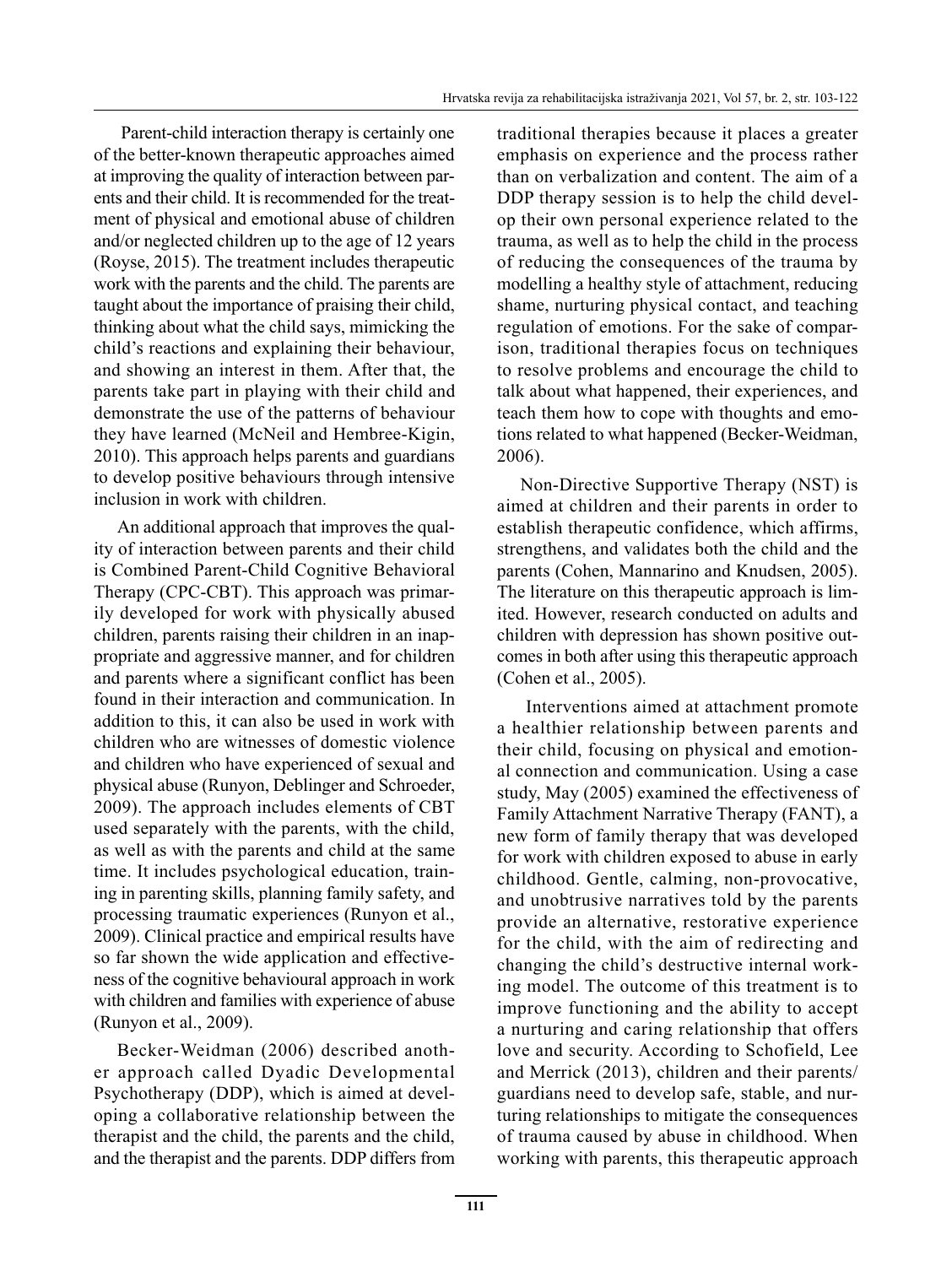may also be applied to other caregivers in the child's environment, such as family members, teachers, or school staff.

Attachment Based Family Therapy (ABFT) is an empirically supported treatment designed to capitalise on the innate biological desire for meaningful and secure relationships (Diamond, Russon and Levy, 2016). The therapy is grounded in attachment theory, and provides an interpersonal, process-oriented, trauma-focused approach to treating adolescent depression, suicidality, and trauma. The therapist provides a secure base for the client to explore internal working models and develop trust in others during the individual therapy (Diamond, Diamond and Levy, 2013). The main goal in family therapy is to understand and improve family relationships through interactional and interpersonal work (Krauthamer Ewing, Levy, Boamah Wiafe, Kobak and Diamond, 2016). ABFT offers a clear structure and road map to help therapists quickly address attachment ruptures that lie at the core of family conflict. ABFT is organised around five treatment tasks: 1) The Relational Reframe; 2) Adolescent Alliance; 3) Parent Alliance; 4) Repairing Attachment; and 5) Promoting Autonomy. These tasks represent therapeutic challenges or processes that serve as the building blocks leading to treatment outcomes. Tasks are not the same as sessions; they may take several sessions to accomplish. The model therefore provides structure, but also enough flexibility, for therapists to address the idiosyncratic challenges that each family brings to treatment. The five tasks provide therapists with strategies and themes to help accomplish the goals of each task (Krauthamer Ewing et al., 2016). Several clinical trials and process studies have demonstrated empirical support for the model and its proposed mechanism of change (Diamond et al., 2016).

Treatments based on children and their family members mastering behaviour skills are the foundation of all contemporary therapies. These programs have proved to be consistently effective in ensuring personal hygiene and dental care, adequate nutrition for the child, hygiene and cleanliness in the family home, reducing danger in the family home, as well as improving the affective responses of the parent/guardian who has been neglecting the child (Donohue, Romero and Hill, 2006).

# **PSYCHOTHERAPY FOCUSED ON PARENTS**

Approaches aimed at the family have been developed in order to improve positive and effective functioning in the family (Cohen, Mannarino, Murray and Igelman, 2006b). Within this approach, the commonly used programs are the Positive Parenting Program and the Family Preservation Program. The Positive Parenting Program is based on a cognitive-behavioural approach, and its aim is to increase parental competence, reduce the use of punishment as a method of disciplining the child, reduce behavioral problems in the child, improve communication between the parents, and reduce parental stress related to raising their child (Mazzucchelli and Sanders, 2010). Alongside working with the parents, the program may also include working with a child who has behavioral difficulties. So far, studies have demonstrated the effectiveness of the program by showing a reduction in dysfunctional parental forms of behaviour and behavioral problems in children, as well as an increase in parental competence (de Graff, Speetjens, Smit, de Wolff and Tavecchio, 2008; Sanders, Markie-Dadds, Tully and Bor, 2000). However, in cases of parents who emotionally abuse their children, there is no evidence of the effectiveness of this treatment in the literature. In addition, the Family Preservation Program includes the use of various strategies aimed at reducing abuse and neglect by parents, reducing family conflicts, improving behavioural problems in the child, and teaching the family successful skills in the realisation of their relationships (Child Welfare Information Gateway, 2014). The results related to the effectiveness of this treatment in the literature are still ambiguous (Mather, Lager and Harris, 2007).

 Multi-Systemic Therapy (MST) has found support in research (Corcoran, 2000; Swenson, Schaeffer, Henggeler, Faldowski, and Mayhew, 2010), and the positive outcomes of this approach are listed here: increased support, family cohesiveness and adaptability, and a reduction in anger and conflicts (Corcoran, 2000). MST is aimed at the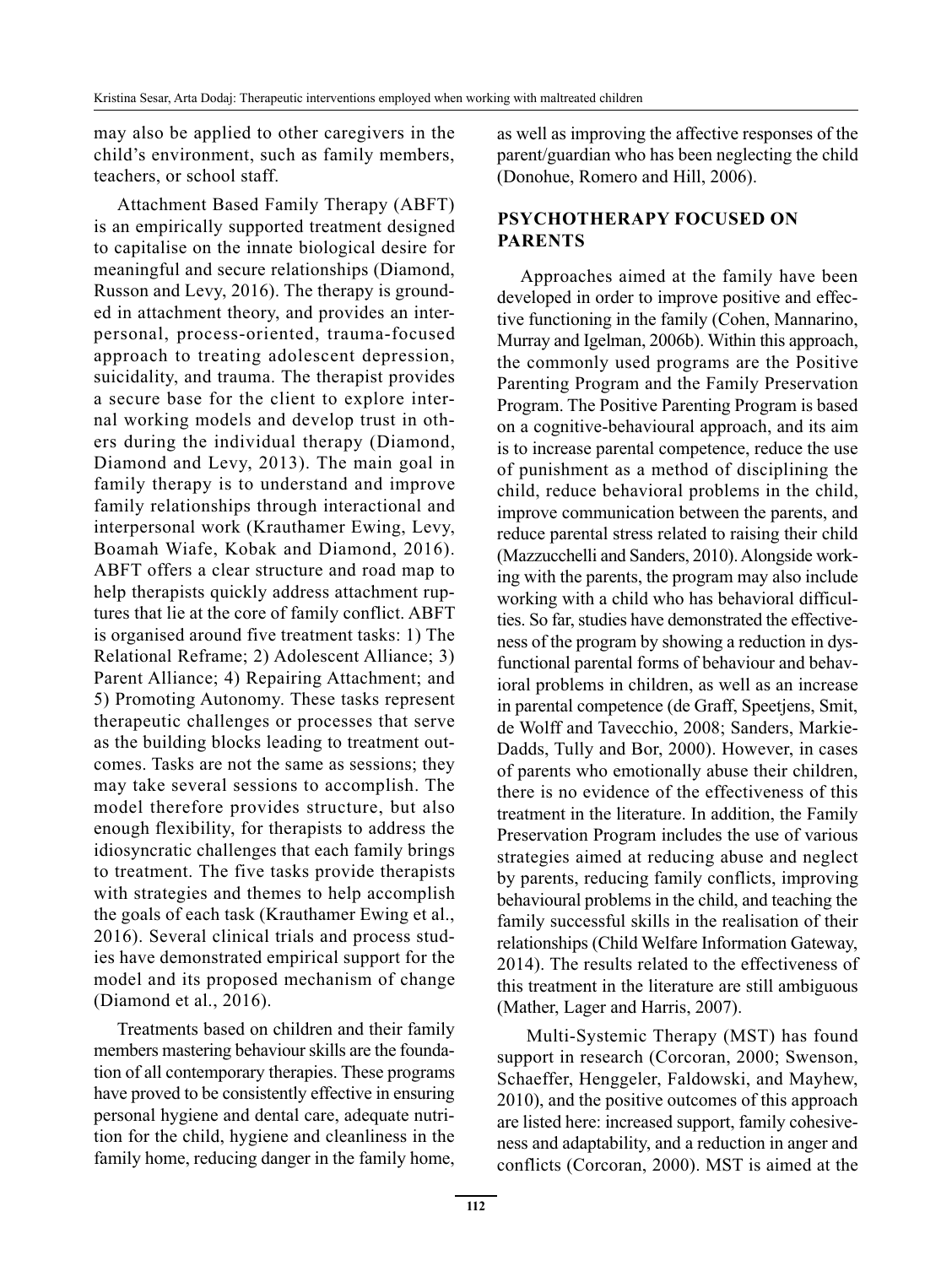aspects of parenthood related to abuse, reduction of physical abuse and neglect of the child in the family, and increasing support from the parents (Swenson et al., 2010).

Treatment procedures targetting parents/guardians, primarily mothers, can also be conducted in therapeutic communities or safe houses (Cahn, 2006; Devaney, 2015; McConnell, Barnard, Holdsworth and Taylor, 2014). In terms of parents/ guardians, the starting point is an examination of the parents' beliefs and attitudes about domestic violence, developing awareness of the harmful effects of domestic violence for the child, teaching successful parenting skills and successful parent-child interaction, and the protection and promotion of the mental health of the parent/guardian (Cahn, 2006). Most treatments include group work with partners, which is often characterised legally as mandatory psychosocial treatment, where cognitive, affective, and behavioural changes in the partner/parent/guardian are systematically monitored in order to develop successful instruments and measures to reduce violent behaviour (Cahn, 2006; McGinn, Taylor, McColgan and Lagdon, 2016; McMahon, Devaney and Lazenbatt, 2009). Therapy work aimed at parents/guardians (with a direct positive contribution to the parents/guardian) also indirectly achieves positive outcomes for the child (Bancroft and Silverman, 2002). Work with parents makes a significant contribution to reducing domestic violence (Cahn, 2006; Chanmugam and Teasley, 2014). However, the fact that this is a protective measure of mandatory psychosocial treatment gives rise to the danger that the partner/ parent may resist participation in this form of work.

#### **FAMILY INTERVENTIONS**

These systemic programs focus on improving parent-child interactions along with parental training. Different family treatments that have been evaluated for abused and neglected children include MST (Brunk, Henggeler and Whelan, 1987) and Multifamily Group Therapy (MFGT) (Meezen and O'Keefe, 1998).

MFGT includes elements of behaviour modification, CBT, and reality therapy (Cohen et al., 2006b). The underlying goal of MFGT is to use a group of 6–8 families to change the behaviour of individual family members and alter family interaction patterns. Among others, MFGT incorporates family systems, group therapy, psychoeducation, and behavioral management components (Cohen et al., 2006b). Compared to the families receiving traditional family therapy, those engaged in MFGT showed significantly more positive changes in family functioning, children reported more assertiveness and less submissiveness, and caregivers reported fewer behavioral problems, including aggressiveness (Cohen et al., 2006b; Meezen and O'Keefe, 1998).

Furthermore, Multisystemic Therapy for Child Abuse and Neglect (MST-CAN) is a treatment for adolescents between the ages of 10 to 17 years that is based on an ecological model. The therapy treatment is aimed at young people, parents, and their families in which the presence of physical abuse and neglect has been established. The treatment is aimed at reducing abuse, preventing removal of the child from the family, reducing (psychological and physical) aggression in the relationship between the child and the parent, and improving the mental health of parents and their parenting skills. The use of this therapeutic approach requires a specially educated team that needs to be available continuously (Bentovim, Gray and Pizzey, 2018). MST-CAN has proved to be an effective therapeutic approach in reducing removal of children from their homes, reducing abusive and neglectful behaviour by parents, mitigating psychological difficulties among parents and children, and increasing social support (Swenson and Schaeffer, 2018).

#### **PHARMACOLOGICAL INTERVENTIONS**

Many child psychiatrists use a pharmacological approach to treat traumatised children (Huemer, Erhart and Steiner, 2010). Medication is prescribed with the aim of treating the consequences and symptoms related to trauma caused by abuse. Psycho-pharmaceuticals with various psychoactive components can be used to treat symptoms of anxiety, depression, bipolar disorder, attention deficit hyperactivity disorder, and sleep disorders (Huemer et al., 2010).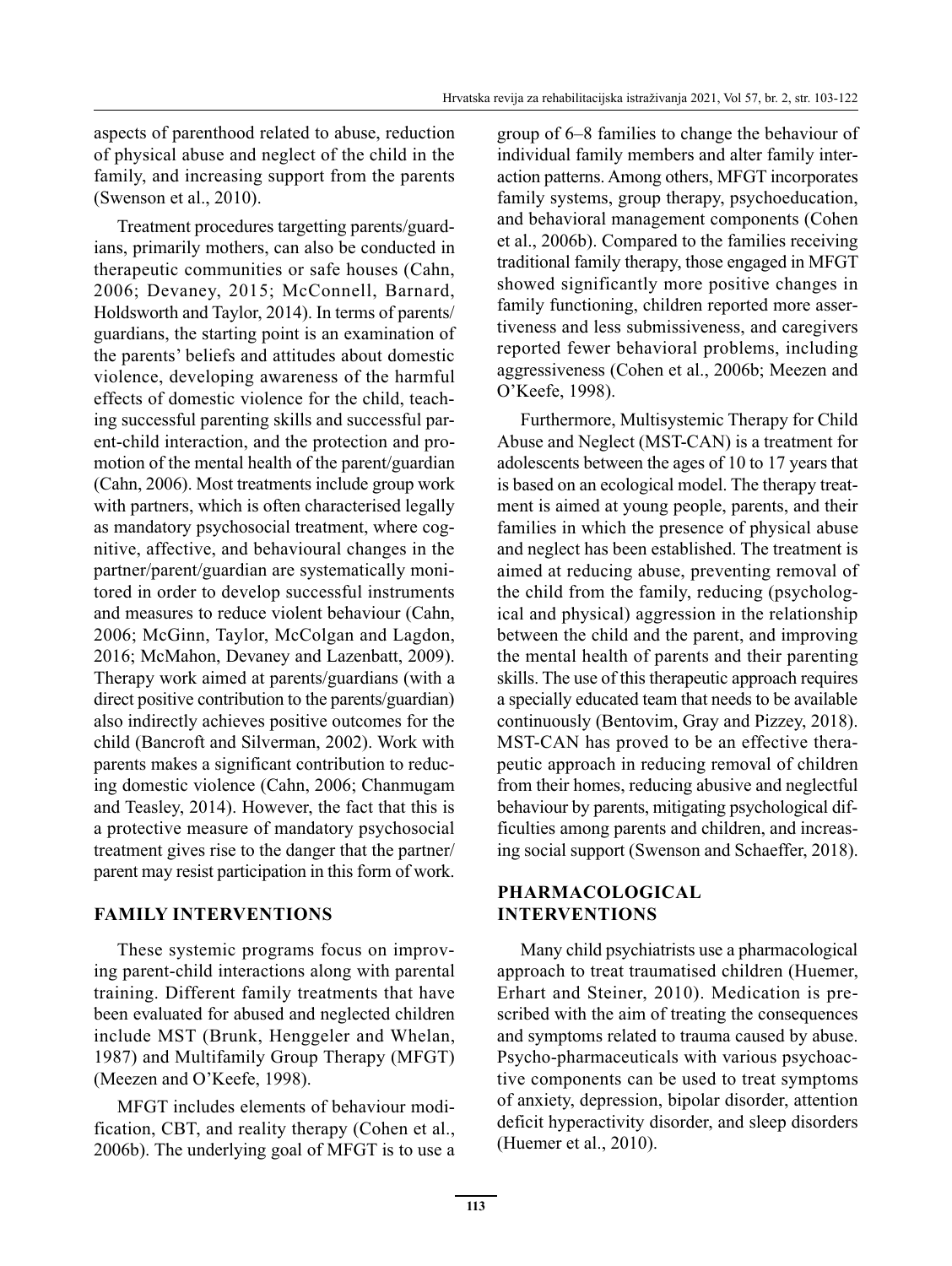#### **DISCUSSION AND CONCLUSION**

This review summarises our current knowledge regarding therapeutic interventions for children who experience various forms of child abuse, as well as their family members. This is an area of research with a large amount of empirically tested interventions aimed at treating specific types of abuse. In terms of individual therapy, TF-CBT, the psychoanalytic approach, and EMDR have provided extensive empirical evidence for children who have experienced sexual abuse, and MATCH-ADTC treatment and play therapy demonstrate promise for reducing symptoms specific to traumatic events. In terms of group therapy, the multidimensional model of group therapy and psychodrama have been proven effective when working with sexually abused individuals, while CBT is effective for those who have been physically abused, and CBITS for those exposed to multiple forms of trauma and abuse. CBITS group work is effective when working with children exposed to multiple traumas, and also includes work with parents and teachers. This review shows that among the different therapeutic approaches based on the interaction between the parent and their child, CBP-CBT and parent-child interaction therapy are most useful in treating physical abuse. Other types of therapeutic interactions between the parent and the child are limited in their efficacy. A psychotherapeutic approach aimed at the parents through a program aiming to preserve the family and multi-system therapies are useful when working with parents who neglect their children. When it comes to choosing the appropriate psychotherapy treatment for children, some therapists may include pharmacological intervention as well to decrease symptoms related to trauma abuse.

With regards to treatment for the consequences of childhood abuse and neglect, we recommend the following topics for future research studies in this field: first, studies which examine the effectiveness of treatment approaches for specific types of abuse and neglect should also try to test their effectiveness for other types of abuse. This is especially important since the experience of multiple childhood abuse has more severe, long-term outcomes than a single type of abuse. Therefore, the needs of children exposed to multiple forms of abuse in childhood may be complex and challenging for the therapist. Bentovim et al. (2018) emphasized that in such cases it is necessary to develop a multi-focal approach aimed at the multiple forms of abuse and neglect and the consequences that abuse had on the functioning of children and young people. Further, measurement of abuse and neglect should be multidimensional and culturally adapted in order to obtain a broader understanding of the efficacy of these therapeutic approaches with respect to different aspects of trauma and subgroups of individuals. Based on this review, we conclude that CBITS has been the most effective approach for work in a multicultural environment. Hence, researchers should ensure that studies about therapeutic effectiveness are methodologically sound and comply with the needs and insights from clinical practice (Sackett, Straus, Richardson, Rosenberd and Hayns, 2000; Sinanan, 2015). In particular, there is a lack of well-designed research on the effectiveness of group psychotherapy and psychotherapy focused on parents and their interaction with children.

Second, it also seems necessary to evaluate the effectiveness of treatments specifically for psychological abuse, but also for those witnessing domestic violence and facing neglect. Although there is growing evidence from empirically supported treatment programs available for treating the effects of sexual and physical abuse, and some for multiple forms of abuse, there seems to be a inadequate amount of studies on effective therapies for other types of abuse. Considering that psychological abuse in childhood is a core component for all other types of abuse (Leeson and Nixon, 2011), it is important that we have a good understanding of effective programs that can address this type of abuse. It could provide us with an opportunity to identify components of programs that can enhance outcomes for other types of abuse.

Third, therapeutic interventions should be directed towards assessing their efficacy for a range of short- and long-term outcomes that children exposed to abuse experience. Most studies appear to report efficacy in reducing posttraumatic symptoms of abuse, as well as symptoms of depression, anxiety, and behavioural difficulties. There are a variety of other symptoms in children exposed to abuse, and researchers should examine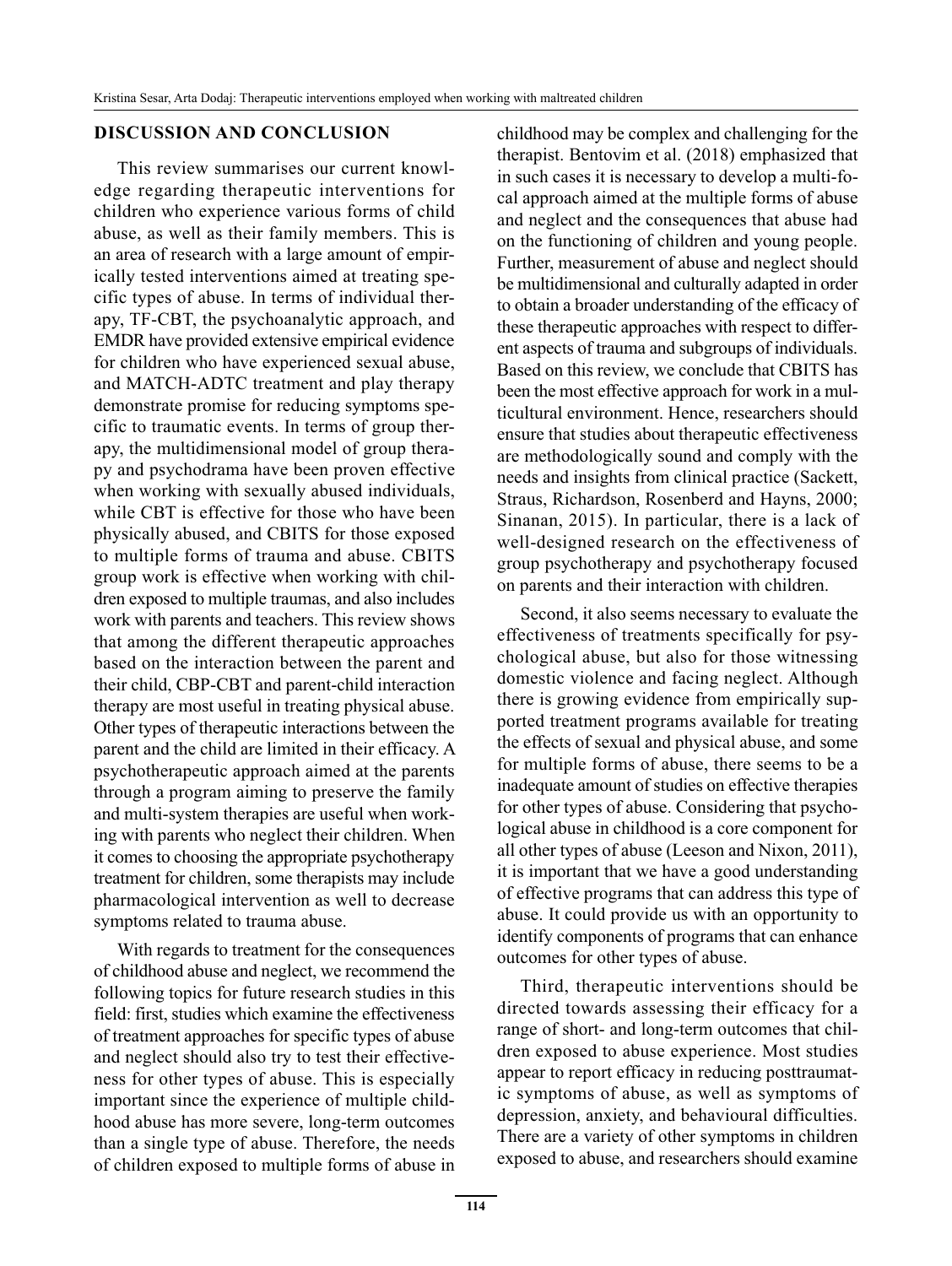the relevance of interventions for different types of problems. A detailed evaluation of therapeutic efficacy for a range of symptoms has been conducted for sexual abuse (see Hetzel-Riggin, Brausch and Montgomery, 2007). For other types of childhood abuse, this area of research is still in its infancy.

Finally, the effectiveness of these therapies must be verified in a clinical setting. Although verifying the effectiveness of treatment in a clinical setting is very challenging, it is only possible with mutual collaborations between researchers and clincians/ practitioners. This collaboration can also create an opportunity for mutual sharing of information and motivate practitioners to use evidence-based therapy studies.

In conclusion, the findings of this literature review suggest that various therapeutic approaches effectively reduce the symptoms experienced by maltreated children. When choosing the appropriate treatment for children, therapists must pay attention to a wide range of abusive and neglectful experiences, and their connection to the current psychological difficulties of their clients. The task of the professional is to recognise the client's needs, respect their cultural and other differences, assess specific characteristics, as well as recognise their strengths and weaknesses. Interventions must aim to empower the child, but also to mitigate their symptoms. These interventions must be formulated using evidence-based psychotherapy supported by scientific evidence and compatible to clinical needs (Sackett et al., 2000; Sinanan, 2015). If the treatment of abused and neglected children is approached in this way, it will not only be a form of treatment, but it will also represent a program to prevent the negative consequences of abuse and neglect in adulthood (Cook, Schnurr and Foa, 2004). Since there have been significant advances in understanding and treating trauma in childhood, counsellors and therapists should strive to gather sufficient information about new approaches. They should have the opportunity to educate themselves further when a new approach proves effective. In the same way, they should raise public awareness about traumatic experiences in childhood in the hope that this will increase the possibility for children to receive the treatment they need.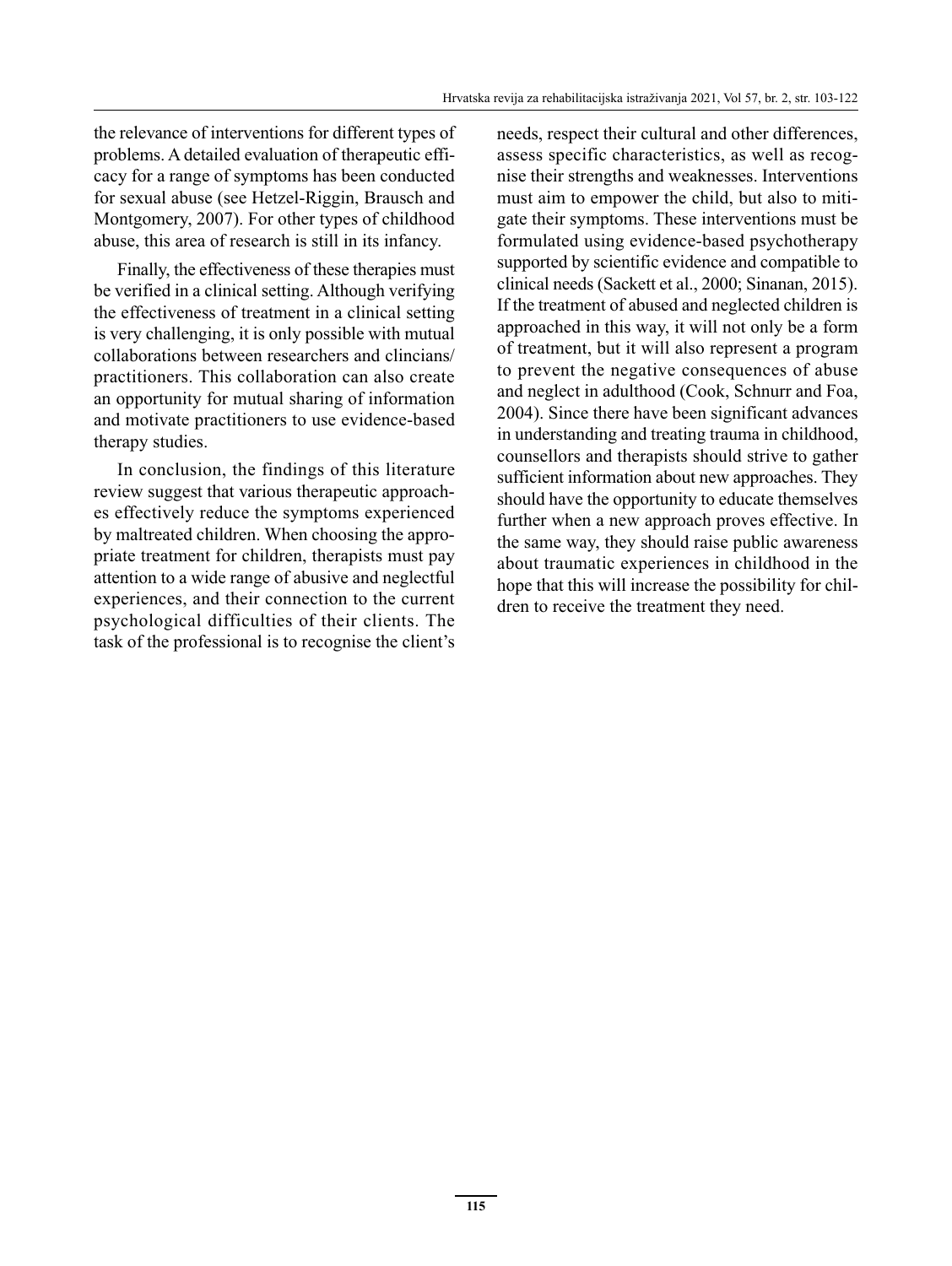#### **REFERENCES**

- Allen, B., & Johnson, J. C. (2012). Utilization and implementation of trauma-focused cognitive-behavioural therapy for the treatment of maltreated children. *Child Maltreatment, 17*, 80-85. https://doi.org/10.1177/1077559511418220
- Appleyard, K., Egeland, B., van Dulmen, M. H., & Sroufe, L. A. (2005). When more is not better: the role of cumulative risk in child behavior outcomes. *Journal of Child Psychology and Psychiatry, and Allied Disciplines*, *46*(3), 235–245. https://doi.org/10.1111/j.1469-7610.2004.00351.x
- Arambašić, L. (2000). Stresni i traumatski događaji i njihove posljedice. In L Arambašić (Eds.), *Psihološke krizne intervencije* (pp. 11-31). Zagreb: Društvo za psihološku pomoć.
- Avinger, K. A., & Jones, R. A. (2007). Group treatment of sexually abused adolescent girls: A review of outcome studies. *American Journal of Family Therapy, 35*(4), 315–326. https://doi.org/10.1080/01926180600969702
- Bancroft, L., & Silverman, J. (2002). *The batterer as parent: Addressing the impact of domestic violence on family dynamics*. Sage Publications.
- Barlow, J., & Schrader-MacMillan, A. (2009). *Safeguarding children from emotional abuse what works?* (Research Brief DCSF-RBX-09-09). Department for Children, Schools and Families. Consulted 12. 7. 2021. at https://www. cscb-new.co.uk/downloads/reports\_research/Safeguarding%20Children%20from%20emotional%20abuse.pdf
- Becker-Weidman, A. (2006). Treatment for children with trauma-attachment disorders: Dyadic developmental psychotherapy. *Child and Adolescent Social Work Journal, 23*, 147-171. https://doi.org/10.1007/s10560-005-0039-0
- Belsky, J. (1993). Etiology of child maltreatment: A developmental ecological analysis. *Psychological Bulletin, 114*(3), 413–434. https://doi.org/10.1037/0033-2909.114.3.413
- Bentovim, A., Gray, J., & Pizzey, S. (2018). *Therapeutic interventions for looked after children, young people and theri caregivers. A modular approach: An introductory guide for practioners and managers*. Child and Family Training.
- Black D. W. (2000). The epidemiology and phenomenology of compulsive sexual behavior. *CNS spectrums*, *5*(1), 26–72. https://doi.org/10.1017/s1092852900012645
- Bol, C. (2008) Trauma focused therapy for the treatment of posttraumatic stress disorder in sexually abused children: A summary and evaluation of research. *Graduate Journal of Counselling Psychology, 1*, 147-158.
- Bolger, K. E., & Patterson, C. J. (2001). Developmental pathways from child maltreatment to peer rejection. *Child Development, 72*(2), 549–568. https://doi.org/10.1111/1467-8624.00296
- Briere, J. (2002). Treating adult survivors of severe childhood abuse and neglect: Further development of an integrative model. In J. E. B. Myers, L. Berliner, J. Briere, C. T. Hendrix, C. Jenny, & T. A. Reid (Eds.), *The APSAC handbook on child maltreatment* (pp. 175–203). Sage Publications, Inc.
- Briere, J., & Elliott, D. M. (1997). Psychological assessment of interpersonal victimization effects in adults and children. *Psychotherapy: Theory, Research, Practice, Training, 34*(4), 353–364. https://doi.org/10.1037/h0087848
- Briggs-Gowan, M. J., Carter, A. S., & Ford, J. D. (2012). Parsing the effects violence exposure in early childhood: modeling developmental pathways. *Journal of Pediatric Psychology*, *37*(1), 11–22. https://doi.org/10.1093/jpepsy/ jsr063
- Brunk, M., Henggeler, S. W., & Whelan, J. P. (1987). Comparison of multisystemic therapy and parent training in the brief treatment of child abuse and neglect. *Journal of Consulting and Clinical Psychology*, *55*(2), 171–178. https://doi.org/10.1037//0022-006x.55.2.171
- Buljan Flander, G., & Profaca, B. (2010). The responsibility and co-ordination of professionals in tackling child sexual abuse. In: Council of Europe Publishing (eds.), Protecting children from sexual violence - A comprehensive approach. Strasbourg Cedex: Council of Europe Publishing.153-163.
- Cahn, N. (2006). Child witnessing of domestic violence. In N. E. Dowd, D. G. Singer, D. G. & R. F. Wilson, (Eds.), *Handbook of children, culture, and violence* (pp. 3-20). Sage Publications. https://doi.org/10.4135/9781412976060.n1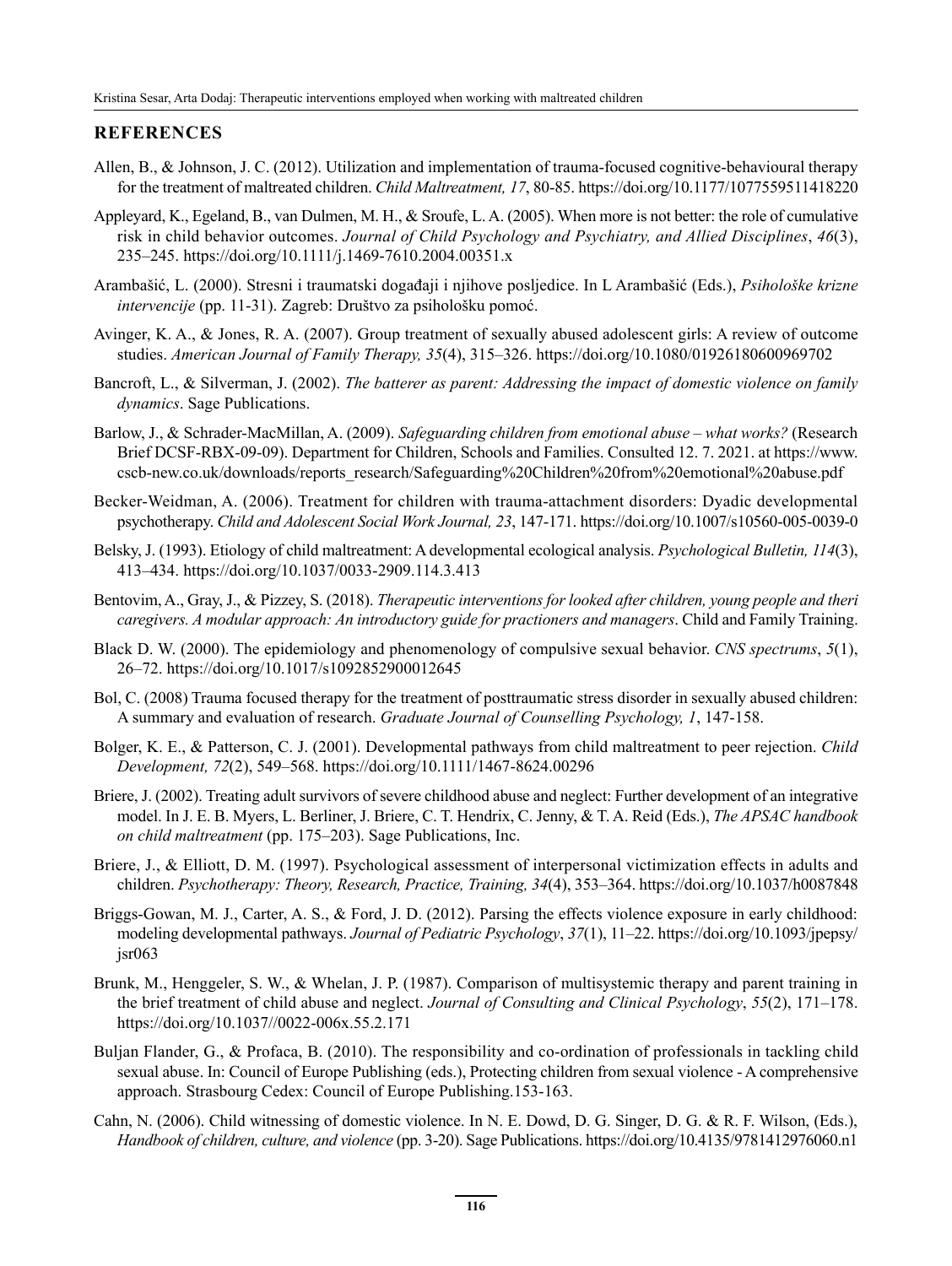- Carbonell, D. M., & Parteleno-Barehmi, C. (1999). Psychodrama groups for girls coping with trauma. International Journal of Group Psychotherapy, 49(3), 285–306.
- Cecil, C. A., Viding, E., Fearon, P., Glaser, D., & McCrory, E. J. (2017). Disentangling the mental health impact of childhood abuse and neglect. *Child Abuse & Neglect*, *63*, 106-119. https://doi.org/10.1016/j.chiabu.2016.11.024
- Chanmugam, A., & Teasley, M. L. (2014). What should school social workers know about children exposed to adult intimate partner violence. *Children & Schools, 36,* 195-198.
- Child Welfare Information Gateway (2014). *In-home services in child welfare*. Department of Health and Human Services, Children's Bureau.
- Chorpita, B. F., Daleiden, E. L., Park, A. L., Ward, A. M., Levy, M. C., Cromley, T., Chiu, A. W., Letamendi, A. M., Tsai, K. H., & Krull, J. L. (2017). Child STEPS in California: A cluster randomized effectiveness trial comparing modular treatment with community implemented treatment for youth with anxiety, depression, conduct problems, or traumatic stress*. Journal of Consulting and Clinical Psychology, 85*, 13–25. https://doi.org/10.1037/ccp0000133
- Chorpita, B. F., & Weisz, J. R. (2009). *Modular Approach to Children with Anxiety, Depression, Trauma and Conduct Match-ADTC*. Practice Wise LCC.
- Cicchetti, D., Hetzel, S., Rogosch, F. A., Handley, E. D., & Toth, S. L. (2016). An investigation of child maltreatment and epigenetic mechanisms of mental and physical health risk. *Development and psychopathology*, *28*(4pt2), 1305–1317. https://doi.org/10.1017/S0954579416000869
- Cicchetti, D., Rogosch, F. A., Howe, M. L., & Toth, S. L. (2010). The effects of maltreatment and neuroendocrine regulation on memory performance. *Child development*, *81*(5), 1504–1519. https://doi.org/10.1111/j.1467- 8624.2010.01488.x
- Cicchetti, D., & Valentino, K. (2006). An ecological-transactional perspective on child maltreatment: Failure of the average expectable environment and its influence on child development. In D. Cicchetti & D. J. Cohen (Eds.), *Developmental psychopathology: Risk, disorder, and adaptation* (pp. 129–201). John Wiley & Sons, Inc..
- Cicchetti, D., & Toth, S. L. (1998). The development of depression in children and adolescents. *American Psychologist, 53*(2), 221–241. https://doi.org/10.1037/0003-066X.53.2.221
- Cicchetti, D., & Lynch, M. (1993). Toward an ecological/transactional model of community violence and child maltreatment: Consequences for children's development. *Psychiatry: Interpersonal and Biological Processes, 56*(1), 96–118.
- Cicchetti, D., & Rizley, R. (1981). Developmental perspectives on the etiology, intergenerational transmission and sequelae of child maltreatment. *New Directions for Child Development*, *11*, 32–59.
- Cohen, J. A., Mannarino, A. P., Kliethermes, M., & Murray, L. K. (2012). Trauma-focused CBT for youth with complex trauma. *Child Abuse and Neglect, 35*(6), 528-541. https://doi.org/10.1016/j.chiabu.2012.03.007
- Cohen, J. A., Berliner, L., & Mannarino, A. (2010). Trauma focused CBT for children with co-occurring trauma and behavior problems. *Child Abuse & Neglect, 34*, 215-224. https://doi.org/10.1016/j.chiabu.2009.12.003
- Cohen, J. A., Mannarino, A. P., & Deblinger, E. (2006a). *Treating Trauma and Traumatic Grief in Children and Adolescents*. New York: The Guilford Press.
- Cohen, J. A., Mannarino, A. P., Murray, L. K., & Igelman, R. (2006b). Psychosocial interventions for maltreated and violence-exposed children. *Journal of Social Issues, 62*, 737-766. https://doi.org/10.1111/j.1540-4560.2006.00485.x
- Cohen, J. A., Mannarino, A. P., & Knudsen, K. (2005). Treating sexually abused children: 1-year follow-up of a randomized controlled trial. *Child Abuse & Neglect, 29*, 135-145. https://doi.org/10.1016/j.chiabu.2004.12.005
- Cook, J. M., Schnurr, P. P., & Foa, E. B. (2004). Bridging the gap between posttraumatic stress disorder research and clinical practice: The example of exposure therapy. *Psychotherapy: Theory, Research, Practice, Training, 41*(4), 374–387. https://doi.org/10.1037/0033-3204.41.4.374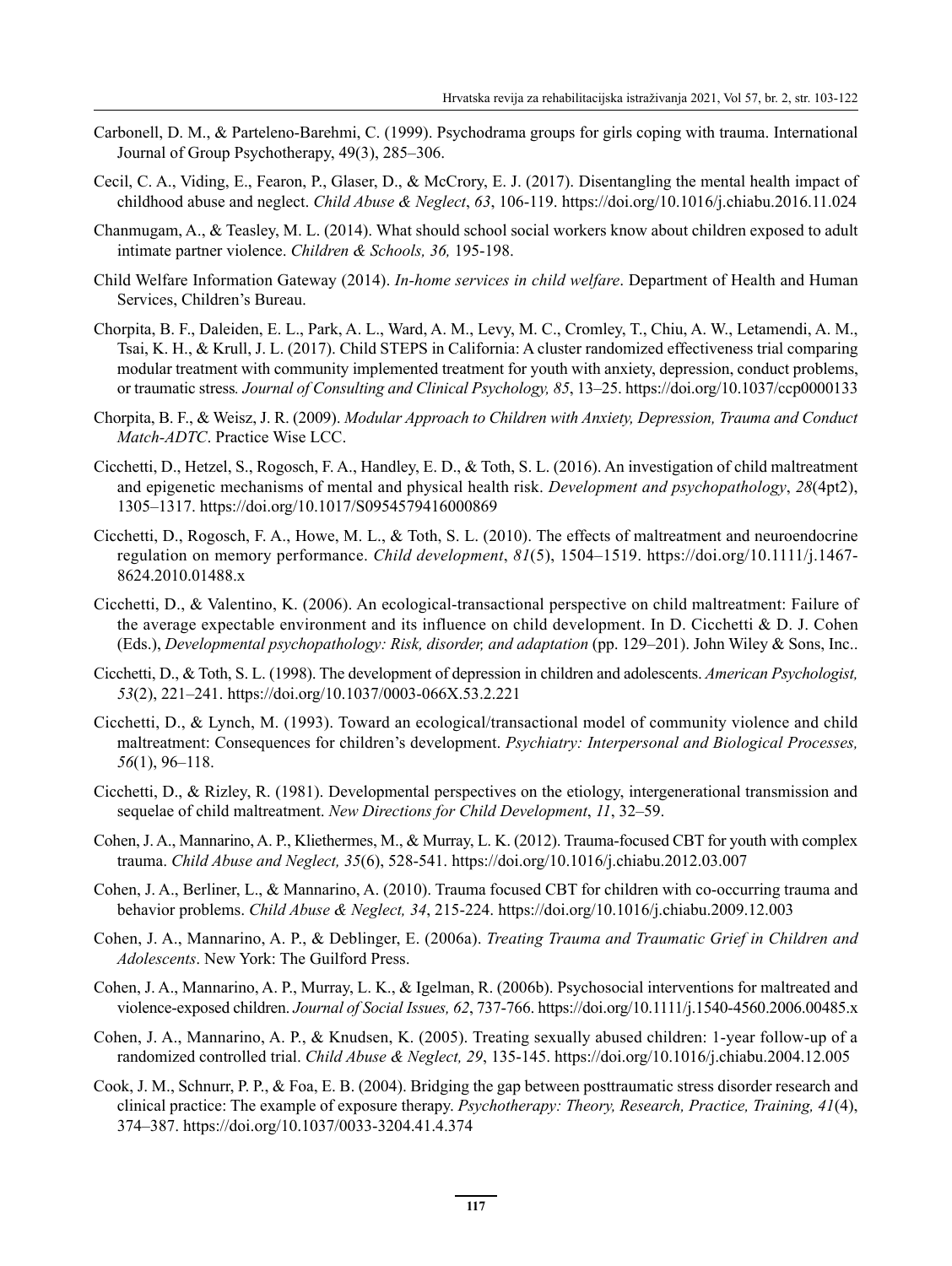- Cook, A., Blaustein, M., Spinazzola, J., & van der Kolk, B. (2003). Complex trauma in children and adolescents. Los Angeles, CA and Durham, NC: The National Child Traumatic Stress Network . Retrieved from http://www. nctsnet.org/nctsn\_assets/pdfs/edu\_materials/ComplexTrauma\_All.pdf
- Corcoran, J. (2000). Family interventions with child physical abuse and neglect: A critical review. *Children and Youth Services Review, 22*, 563-591. https://doi.org/10.1016/S0190-7409(00)00103-1
- Courtois, C. A., & Ford, J. D. (Eds.). (2009). *Treating complex traumatic stress disorders: An evidence-based guide.* The Guilford Press.
- Damashek, A. L., & Chaffin, M. J. (2012). Handbook of evidence-based practice in clinical psychology. In P. Sturmey, & M. Hersen (Eds.), *Child Abuse and Neglect* (pp. 647-678). New York: John Wiley & Sons, Inc. https://doi. org/10.1002/9781118156391.ebcp001028
- de Arellano, M. A. R., Lyman, D. R., Jobe-Shields, L., George, P., Dougherty, R. H., Daniels, A. S., Ghose, S. S., Huang, L., & Delphin-Rittmon, M. E. (2014). Trauma-focused cognitive-behavioral therapy for children and adolescents: assessing the evidence. *Psychiatric services (Washington, D.C.)*, *65*(5), 591–602. https://doi.org/10.1176/appi. ps.201300255
- De Bellis, M. D., Woolley, D. P., & Hooper, S. R. (2013). Neuropsychological findings in pediatric maltreatment: relationship of PTSD, dissociative symptoms, and abuse/neglect indices to neurocognitive outcomes. *Child maltreatment*, *18*(3), 171–183. https://doi.org/10.1177/1077559513497420
- Deblinger, E., & Runyon, M. K. (2005). Understanding and Treating Feelings of Shame in Children Who Have Experienced Maltreatment. *Child Maltreatment, 10*(4), 364–376. https://doi.org/10.1177/1077559505279306
- Diamond, G., Russon, J., & Levy, S. (2016). Attachment-Based Family Therapy: A Review of the Empirical Support. *Family process*, *55*(3), 595–610. https://doi.org/10.1111/famp.12241
- Diamond, G. S., Diamond, G. M., & Levy, S. A. (2013). Attachment-based family therapy for depressed adolescents. Washington, D. C: American Psychological Association.
- de Arellano, M. A., Lyman, D. R., Jobe-Shields, L., George, P., Dougherty, R. H., Daniels, A. S., Ghose, S. S., Huang, L., & Delphin-Rittmon, M. E. (2014). Trauma-focused cognitive-behavioral therapy for children and adolescents: assessing the evidence. *Psychiatric Services* (Washington, D.C.), *65*(5), 591–602. https://doi.org/10.1176/appi. ps.201300255
- de Graff, I., Speetjens, P., Smit, F., de Wolff, M., & Tavecchio, L. (2008). Effectiveness of the Triple P Positive Parenting Program on parenting: A meta-analysis. *Behavior Modification, 32*(5), 714-735. https://doi. org/10.1177/0145445508317134
- Devaney, J. (2015). Research review: The impact of domestic violence on children. *Irish Probation Journal, 12,* 79-94.
- Dodaj, A., & Sesar, K. (2020). Conequences of child abuse and neglect. *Central European Journal of Paediatry*, *16*(2), 168-181. https://doi.org/10.5457/p2005-114.71
- Dodaj, A., Krajina, M., Sesar, K., & Šimić, N. (2017). The effects of maltreatment in childhood on working memory capacity in adulthood. *Europe's Journal of Psychology*, *13*(4), 618–632. https://doi.org/10.5964/ejop.v13i4.1373.
- Donohue, B., Romero, V., & Hill, H. H. (2006). Treatment of co-occurring child maltreatment and substance abuse. *Aggression and Violent Behavior, 11*(6), 626-640. https://doi.org/10.1016/j.avb.2005.08.007
- Feather, J. S., Ronan, K. R. (2009). Trauma-focused CBT with maltreated children: A clinic-based evaluation of a new treatment manual*. Australian Psychologist, 44*, 174-194. https://doi.org/10.1080/00050060903147083
- Foy, D. W., Eriksson, C. B., & Trice, G. A. (2001). Introduction to group interventions for trauma survivors. *Group Dynamics: Theory, Research, and Practice, 5*(4), 246–251. https://doi.org/10.1037/1089-2699.5.4.246
- Grasso, D. J., Joselow, B., Marquez, Y., & Webb, C. (2011). Trauma-focused cognitive behavioural therapy of a child with posttraumatic stress disorder. *Psychotherapy, 48*, 188-197. https://doi.org/10.1037/a0023133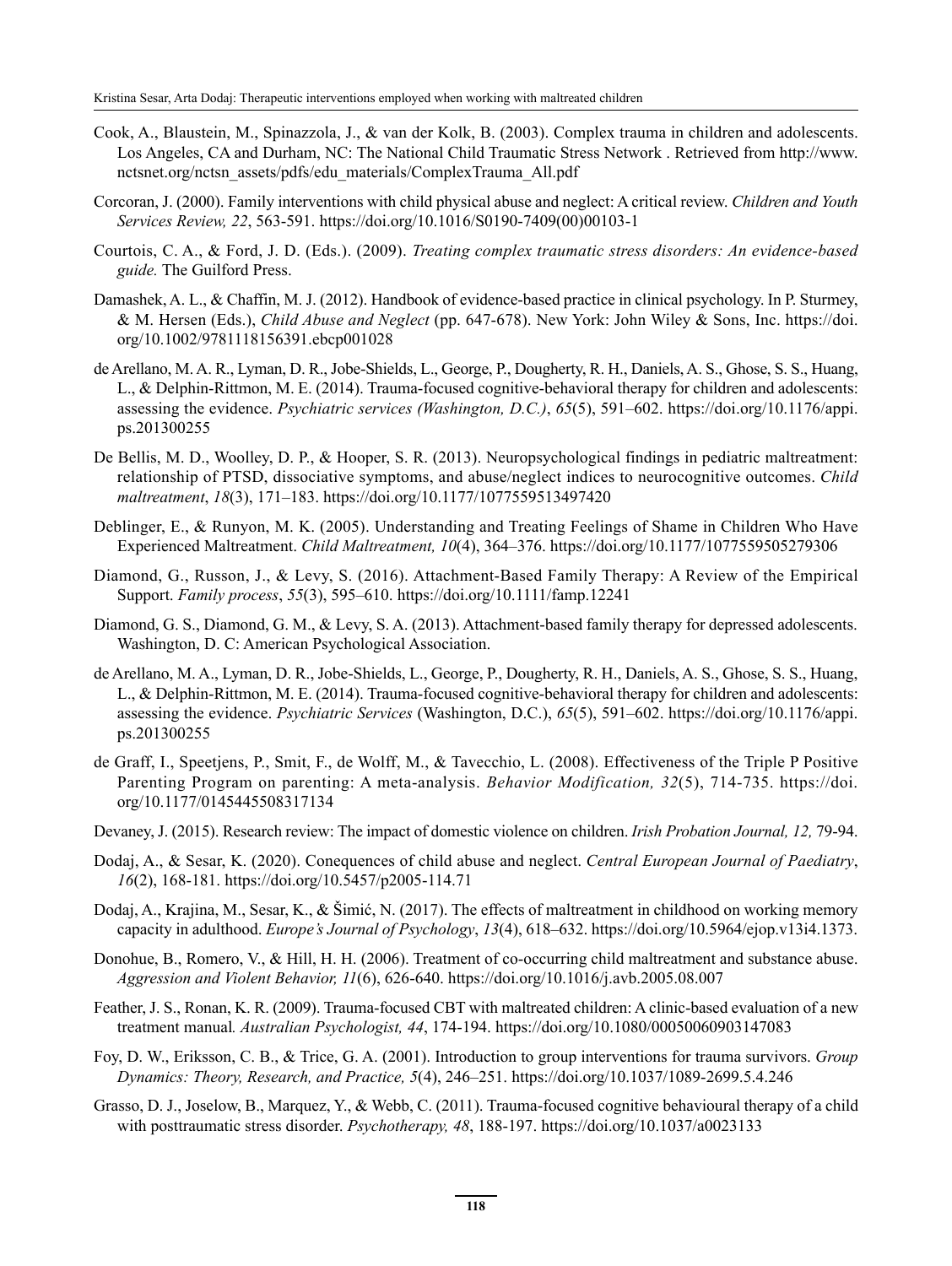- Heim, C., Bradley, B., Mletzko, T. C., Deveau, T. C., Musselman, D. L., Nemeroff, C. B., Ressler, K. J., & Binder, E. B. (2009). Effect of Childhood Trauma on Adult Depression and Neuroendocrine Function: Sex-Specific Moderation by CRH Receptor 1 Gene. *Frontiers in Behavioral Neuroscience*, *3*, 41. https://doi.org/10.3389/neuro.08.041.2009
- Heiman, M. L., & Ettin, M. F. (2001). Harnessing the power of the group for latency-aged sexual abuse victims. *International Journal of Group Psychotherapy, 51*, 265–282.
- Herman, J. L. (1992). *Trauma and recovery.* Basic Books/Hachette Book Group.
- Hetzel-Riggin, M. D., Brausch, A. M., & Montgomery, B. S. (2007). A meta-analytic investigation of therapy modality outcomes for sexually abused children and adolescents: An exploratory study. *Child Abuse & Neglect, 31*(2), 125–141. https://doi.org/10.1016/j.chiabu.2006.10.007
- Huemer, J., Erhart, F., & Steiner, H. (2010). Posttraumatic stress disorder in children and adolescents: A Review of psychopharmacological treatment. *Child Psychiatry & Human Development, 41*, 624-640. https://doi.org/10.1007/ s10578-010-0192-3
- Hofer, M. A. (2006). Psychobiological Roots of Early Attachment. *Current Directions in Psychological Science*, *15*(2), 84–88. https://doi.org/10.1111/j.0963-7214.2006.00412.x
- IOM (Institute of Medicine), & NRC (National Research Council). (2014). *New directions in child abuse and neglect research.* National Academies Press.
- Jaberghaderi, N., Greenwald, R., Rubin, A., Zand, S. O., & Dolatabadi, S. (2004). A comparison of CBT and EMDR for sexually-abused Iranian girls. *Clinical Psychology and Psychotherapy*, *11*, 358-368. https://doi.org/10.1002/cpp.395
- Jaycox, L. (2004). Cognitive Behavioral Intervention for Trauma in Schools (CBITS). Longmont, CO: SoprisWest.
- Kanel, K. (2015). *A guide to crisis intervention* (5th ed.). Stanford, CT: Cengage Learning.
- Kataoka, S., Jaycox, L. H., Wong, M., Nadeem, E., Langley, A., Tang, L., & Stein, B. D. (2011). Effects on school outcomes in low-income minority youth: preliminary findings from a community-partnered study of a schoolbased trauma intervention. *Ethnicity & Disease*, *21*(3 Suppl 1), S1–77.
- Knudsen, E. I. (2004). Sensitive Periods in the Development of the Brain and Behavior. *Journal of Cognitive Neuroscience, 16*(8), 1412–1425. https://doi.org/10.1162/0898929042304796
- Krauthamer Ewing, E. S., Levy, S. A., Boamah-Wiafe, L., Kobak, R., & Diamond, G. (2016). Attachment-Based Family Therapy With a 13-Year-Old Girl Presenting With High Risk for Suicide. *Journal of Marital and Family Therapy*, 42(1), 91–105. https://doi.org/10.1111/jmft.12102
- Lauterbach, D., & Armour, C. (2016). Symptom Trajectories Among Child Survivors of Maltreatment: Findings from the Longitudinal Studies of Child Abuse and Neglect (LONGSCAN). *Journal of Abnormal Child Psychology*, *44*(2), 369–379. https://doi.org/10.1007/s10802-015-9998-6
- Leeson, F. J., & Nixon, R. D. (2011). The role of children's appraisals on adjustment following psychological maltreatment: a pilot study. *Journal of Abnormal Child Psychology*, *39*(5), 759–771. https://doi.org/10.1007/ s10802-011-9507-5
- Lev-Wiesel, R. (2015). Childhood Sexual Abuse: From Conceptualization to Treatment. *Journal of Trauma and Treatment*, *4,* 4. 1000259. http://dx.doi.org/10.4172/2167-1222.1000259
- Lieberman, A. F., & Knorr, K. (2007). The impact of trauma: A development framework for infancy and early childhood. *Psychiatric Annals, 37*(6), 416–422. https://doi.org/10.3928/00485713-20070601-05
- Lindon, J., & Nourse, C. A. (1994). A multi-dimensional model of group work for adolescent girls who have been sexually abused. *Child Abuse & Neglect*, 18(4), 341-348. https://doi.org/10.1016/0145-2134(94)90036-1
- Lomonaco, S., Scheidlinger, S., & Aronson, S. (2000). Five decades of children's group treatment-An overview. *Journal of Child and Adolescent Group Therapy*, 10, 77-96.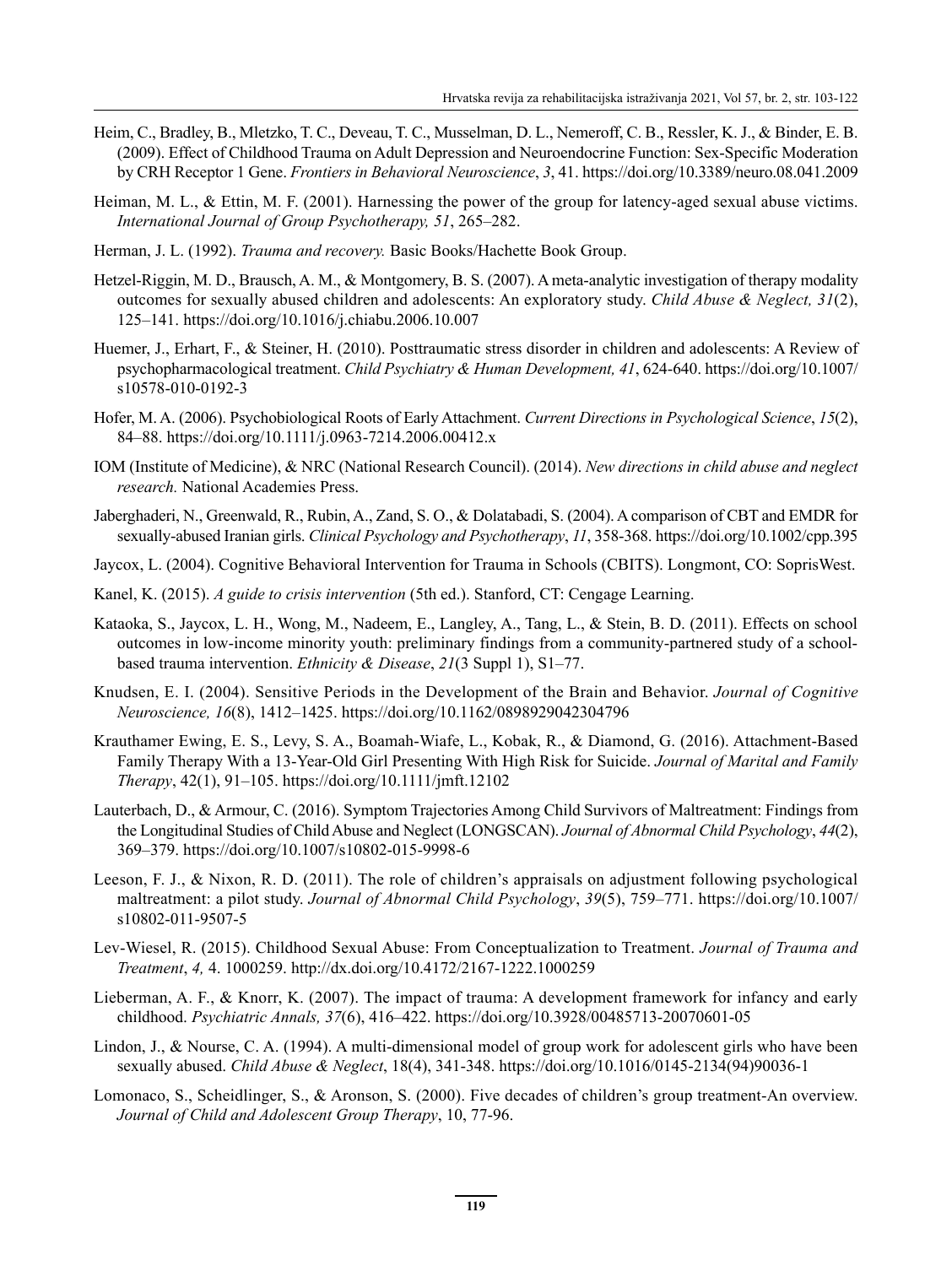Lynch, M., & Cicchetti, D. (1998). An ecological-transactional analysis of children and contexts: The longitudinal interplay among child maltreatment, community violence, and children's symptomatology. *Development and Psychopathology, 10*(2), 235–257. https://doi.org/10.1017/S095457949800159X

Mather, J., Lager, P. B., & Harris, N. J. (2007). *Child welfare: Policies and best practices*. Brooks/Cole.

- Mazzucchelli, T. G., & Sanders, M. R. (2010). Facilitating practitioner flexibility within an empirically supported intervention: Lessons from a system of parenting support. *Clinical Psychology: Science and Practice, 17*(3), 238- 252. https://doi.org/10.1111/j.1468-2850.2010.01215.x
- May, J. C. (2005). Family attachment narrative therapy: Healing the experience of early childhood maltreatment. *Journal of Marital and Family Therapy, 31*, 221-237. https://doi.org/10.1111/j.1752-0606.2005.tb01565.x
- McConnell, N., Barnard, M., Holdsworth, T., & Taylor, J. (2014). *Caring Dads –Safer Children: An interim evaluation report*. National Society for the Prevention of Cruelty to Children.
- McMahon, M., Devaney, J., & Lazenbatt, A. (2009). The role of theory in promoting social work values and its potential effect on outcomes in work with domestically violent men. *Irish Probation Journal, 6,* 151–170.
- McNeil, C. B., & Hembree-Kigin, T. L. (2010). *Parent-child interaction therapy*. Springer. https://doi.org/10.1007/978- 0-387-88639-8
- Meezan, W., & O'Keefe, M. (1998). Evaluating the effectiveness of multifamily group therapy in child abuse and neglect. *Research on Social Work Practice, 8*(3), 330–353. https://doi.org/10.1177/104973159800800306
- Mersky, J. P., & Reynolds, A. J. (2007). Predictors of early childbearing: Evidence from the Chicago longitudinal study. *Children and Youth Services Review, 29*(1), 35–52. https://doi.org/10.1016/j.childyouth.2006.03.009
- Misurell, J., Springer, C., Acosta, L., Liotta, L., & Kranzler, A. (2014). Game based cognitive-behavioral therapy individual model (GB-CBT-IM) for child sexual abuse: A preliminary outcome study. *Psychological Trauma: Theory, Research, Practice, and Policy, 6,* 250-258. https://doi.org/10.1037/a0033411
- Moher, D., Liberati, A., Tetzlaff, J., & Altman, D. G. (2009). Preferred reporting items for systematic reviews and metaanalyses: The PRISMA statement. *PLoS Medicine, 6*(7), e1000097 https://doi.org/10.1371/journal.pmed.1000097
- Morsette, A., Swaney, G., Stolle, D., Schuldberg, D., van den Pol, R., & Young, M. (2009). Cognitive Behavioral Intervention for Trauma in Schools (CBITS): school-based treatment on a rural American Indian reservation. *Journal of Behavior Therapy and Experimental Psychiatry*, *40*(1), 169–178. https://doi.org/10.1016/j.jbtep.2008.07.006
- Nemeroff, C. B. (2004). Neurobiological consequences of childhood trauma. *The Journal of Clinical Psychiatry, 65*(Suppl1), 18–28.
- Perlman, S. B., Kalish, C., & Pollak, S. D. (2008). The role of maltreatment experience in children's understanding of the antecedents of emotion. *Cognition and Emotion*, *22*(4), 651-670.
- Profaca, B. (2016). Traumatizacija djece i mladi. *Ljetopis socijalnog rada*, *23*(3), 345-361
- Profaca, B., & Arambašić, L. (2009). Traumatski događaji i trauma kod djece i mladih. *Klinička psihologija*, *2*(1-2), 53-73.
- Pynoos, R. S., Steinberg, A. M., & Wraith, R. (1995). A developmental model of childhood traumatic stress. In D. Cicchetti & D. Cohen (Eds.), *Manual of developmental psychopathology: Vol. 2. Risk, disorder, and adaptation* (pp. 72–95). New York: Wiley.
- Pynoos, R. S., & Nader, K. (1990). Children's exposure to violence and traumatic death. *Psychiatric Annals, 20*(6), 334–344. https://doi.org/10.3928/0048-5713-19900601-11
- Royse, D. (2015). *Emotional abuse of children: Essential information*. Routledge. https://doi.org/10.4324/9781315736402
- Runyon, M. K., Deblinger, E., & Schroeder, C. M. (2009). Pilot evaluation of outcomes of combined parent-child cognitive-behavioral group therapy for families at-risk for child physical abuse. *Cognitive and Behavioral Practice, 16*(1), 101-118. https://doi.org/10.1016/j.cbpra.2008.09.006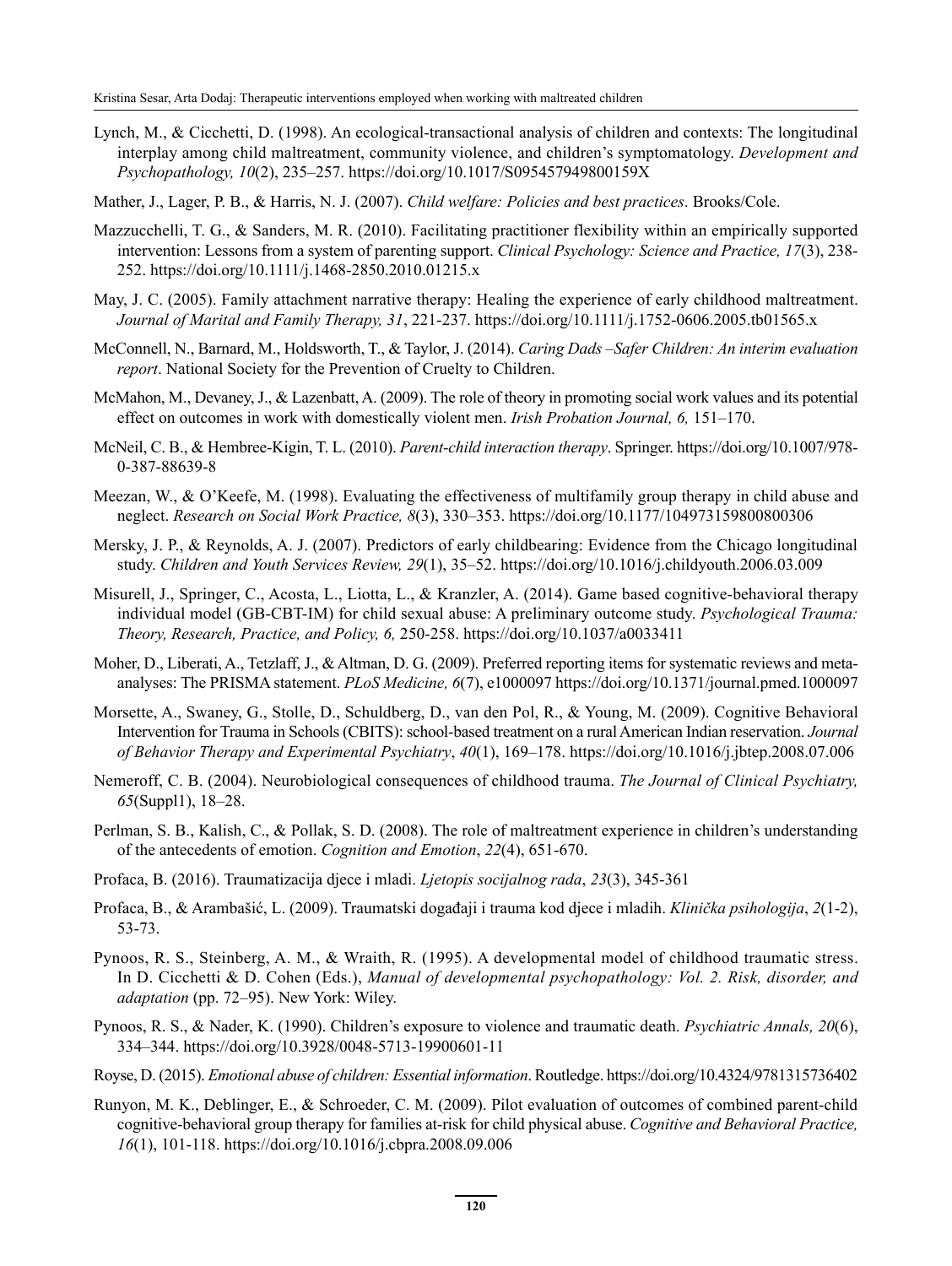- Sackett, D. L., Straus, S. E., Richardson, W. S., Rosenberd, W., & Hayns, R. B. (2000). *Evidenced-based medicine: How to practice and teach EMB*. Churchill Livingstone.
- Sanders, M. R., Markie-Dadds, C., Tully, L. A., & Bor, W. (2000). The Triple P–Positive Parent Program: A comparison of enhances, standard and behavioral family intervention for parents of children with early onset conduct problems. *Journal of Consulting and Clinical Psychology, 68*(4), 624-640. https://doi.org/10.1037/0022-006X.68.4.624
- Saywitz, K. J., Mannarino, A. P., Berliner, L., & Cohen, J. A. (2000). Treatment for sexually abused children and adolescents. *American Psychologist*, *55*(9), 1040-1049. https://doi.org/10.1037/0003-066X.55.9.1040
- Scheeringa, M. S., Weems, C. F., Cohen, J. A., Amaya-Jackson, L., & Guthrie, D. (2011). Trauma-focused cognitivebehavioral therapy for posttraumatic stress disorder in three through six-year-old children: A randomized clinical trial. *Journal of Child Psychology and Psychiatry, 52*, 853-860. https://doi.org/10.1111/j.1469-7610.2010.02354.x
- Schofield, T. J., Lee, R. D., & Merrick, M. T. (2013). Safe, stable, nurturing relationships as a moderator of intergenerational continuity of child maltreatment: a meta-analysis. *The Journal of adolescent health: official publication of the Society for Adolescent Medicine*, *53*(4 Suppl), S32–S38. https://doi.org/10.1016/j. jadohealth.2013.05.004
- Scott, D. (2014). *Understanding child neglect.* Child Family Community Australia, Australian Institute of Family Studies. Consulted 20. 8. 2020. at https://aifs.gov.au/cfca/publications/understanding-child-neglect
- Scott, T.A., Burlingame, G., Starling, M., Porter, C., & Lilly, J.P. (2003). Effects of individual client-centered play therapy on sexually abused children's mood, self-concept, and social competence. *International Journal of Play Therapy, 12*, 7-30. https://doi.org/10.1037/h0088869
- Sesar, K., Šimić, N., & Barišić, M. (2010). Multy-type Childhood Abuse, Strategies of Coping, and Psychological Adaptations in Young Adults. *Croatian Medical Journal, 51*(5), 406-416.
- Sesar, K., Živčić Bećirević, I., & Sesar, D. (2008). Multitype Maltreatment in Childhood and Psychological Adjustment in Adolescence: Questionnaire Study. *Croatian Medical Journal*, 49, 2432-58.
- Shapiro F. (2014). The role of eye movement desensitization and reprocessing (EMDR) therapy in medicine: addressing the psychological and physical symptoms stemming from adverse life experiences. *The Permanente journal*, *18*(1), 71–77. https://doi.org/10.7812/TPP/13-098
- Shapiro F. (2012). *EMDR therapy training manual.* Watsonville, CA: EMDR Institute.
- Shapiro, F., Kaslow, F. W., & Maxfield, L. (2007). *Handbook of EMDR and Family Therapy Processes*. John Wiley & Sons. https://doi.org/10.1002/9781118269985
- Sinanan, A. N. (2015). Trauma and Treatment of Child Sexual Abuse. *Journal of Trauma & Treatment, s4,* 024. https:// doi.org/10.4172/2167-1222.S4-024
- Stubenhort, K., Cohen, M. M., & Trybalski, V. (2010). The effectiveness of an attachment –focused treatment model in a therapeutic preschool for abused children. *Clinical Social Work Journal, 38*, 51-60. https://doi.org/10.1007/ s10615-007-0107-3
- Swenson, C. C., Schaeffer, C. M., Henggeler, S. W., Faldowski, R., & Mayhew, A. M. (2010). Multisystemic therapy for child abuse and neglect: A randomized effectiveness trial. *Journal of Family Psychology, 24*(4), 497-507. https://doi.org/10.1037/a0020324
- Swenson, C. C., & Schaeffer, C. M. (2018). A Multisystemic Approach to the Prevention and Treatment of Child Abuse and Neglect. *International Journal on Child Maltreatment: Research, Policy and Practise*, *1*(1), 97–120. https://doi.org/10.1007/s42448-018-0002-2
- Tavkar, P., & Hansen, D. J. (2011). Interventions for families victimized by child sexual abuse: Clinical issues and approaches for child advocacy center-based services. Faculty Publications, Department of Psychology.
- Teicher, M. H., Anderson, C. M., & Polcari, A. (2012). Childhood maltreatment is associated with reduced volume in the hippocampal subfields CA3, dentate gyrus, and subiculum. *Proceedings of the National Academy of Sciences of the United States of America*, *109*(9), E563–E572. https://doi.org/10.1073/pnas.1115396109